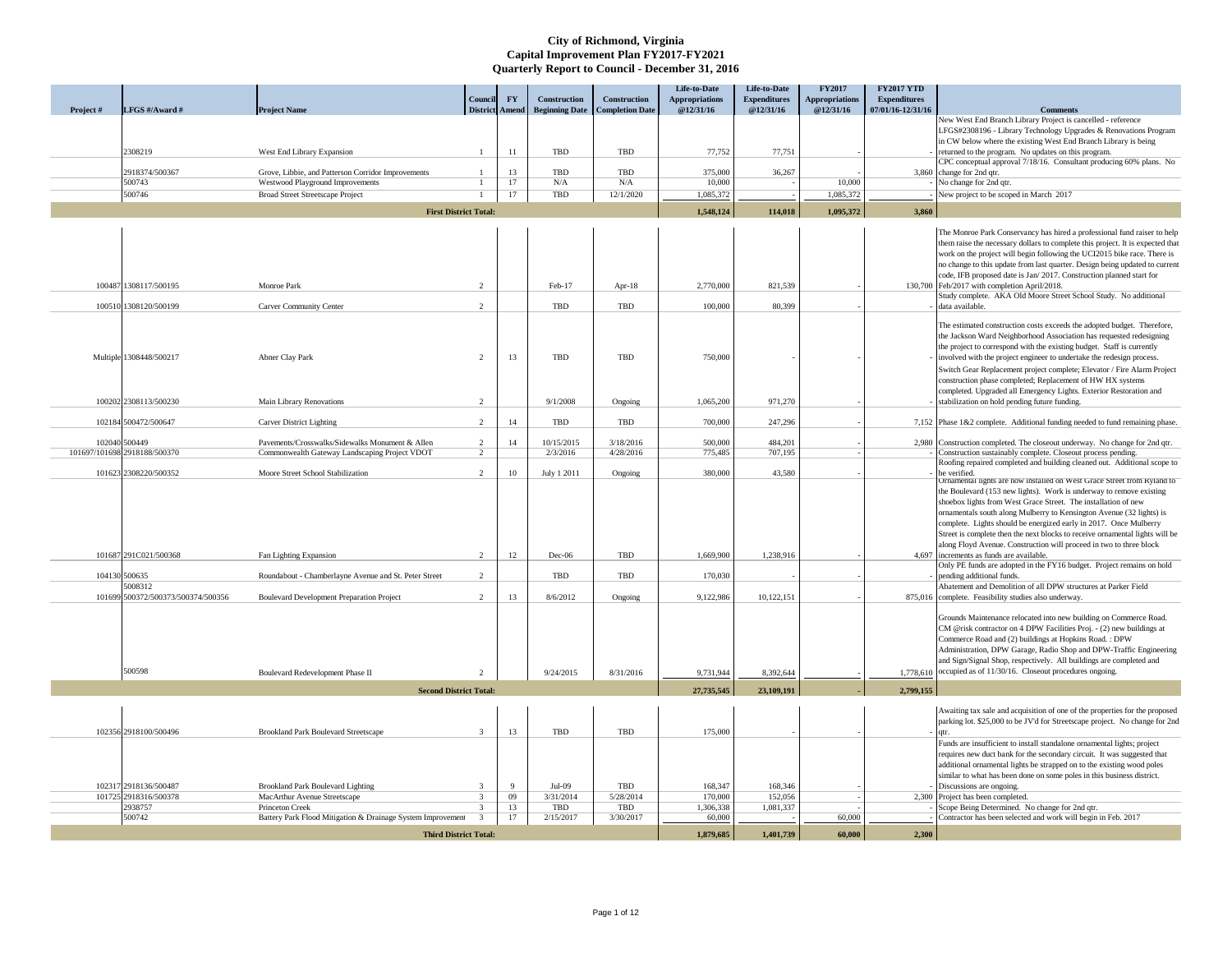|                   |                                                                       |                                                                         |                                         |           |                                                              |                        | Life-to-Date                       | <b>Life-to-Date</b>              | <b>FY2017</b>                      | <b>FY2017 YTD</b>                        |                                                                                                                                                            |
|-------------------|-----------------------------------------------------------------------|-------------------------------------------------------------------------|-----------------------------------------|-----------|--------------------------------------------------------------|------------------------|------------------------------------|----------------------------------|------------------------------------|------------------------------------------|------------------------------------------------------------------------------------------------------------------------------------------------------------|
| Project #         | LFGS #/Award #                                                        | <b>Project Name</b>                                                     | <b>Council</b><br><b>District Amend</b> | <b>FY</b> | <b>Construction</b><br><b>Beginning Date</b> Completion Date | <b>Construction</b>    | <b>Appropriations</b><br>@12/31/16 | <b>Expenditures</b><br>@12/31/16 | <b>Appropriations</b><br>@12/31/16 | <b>Expenditures</b><br>07/01/16-12/31/16 | <b>Comments</b>                                                                                                                                            |
|                   |                                                                       |                                                                         |                                         |           |                                                              |                        |                                    |                                  |                                    |                                          | Phase 1, Run 1 Complete. Phase 1, Run 2 completed 8/15/13. Phase 2                                                                                         |
|                   |                                                                       |                                                                         |                                         |           |                                                              |                        |                                    |                                  |                                    |                                          | completed August 2015. Phase 3 designed and awaiting funds. No                                                                                             |
|                   | 100532/101911 2918368/500375<br>2918949/500235/500236/500238/50023    | Riverside Drive Guardrail Improvements                                  |                                         | 13        | 3/30/2015                                                    | TBD                    | 300,000                            | 193,896                          |                                    |                                          | change for 2nd qtr.<br>ROW phase is in process., 78 signed parcels, 6 condemnations filed in                                                               |
|                   | Multiple 9/500240/500243/500244                                       | Jahnke Road: Blakemore Road to Forest Hill Avenue                       |                                         | 12        | 8/30/2018                                                    | 8/30/2020              | 14,000,000                         | 2,825,712                        |                                    |                                          | $622,714$ court; and one in negotiations (CSX). No change for 2nd qtr.                                                                                     |
|                   | 2918950/500254/500256/500258/50025<br>Multiple 9/500262/500383/500384 | Forest Hill Avenue: Hathaway Road to East Junct.                        |                                         | 12        | <b>TBD</b>                                                   | <b>TBD</b>             | 12,700,956                         | 2,702,212                        |                                    |                                          | 701,805 Acquiring property rights. Working to 100% plans and VDOT submittal.                                                                               |
|                   |                                                                       |                                                                         |                                         |           |                                                              |                        |                                    |                                  |                                    |                                          | Install 5FT sidewalk along Forest Hill Ave. From Stony Point Road to                                                                                       |
|                   |                                                                       |                                                                         |                                         |           |                                                              |                        |                                    |                                  |                                    |                                          | Huguenot Road. Pervious sidewalk required since within RMA, need                                                                                           |
|                   | 102660 500554                                                         | Forest Hill Avenue Sidewalk                                             |                                         | 15        | 2/1/2017                                                     | 4/1/2017               | 180,000                            | 13,645                           |                                    | 2,405                                    | additional funding. No change for 2nd qtr.                                                                                                                 |
|                   |                                                                       | <b>Fourth District Total:</b>                                           |                                         |           |                                                              |                        | 27,180,956                         | 5,735,465                        |                                    | 1,326,924                                |                                                                                                                                                            |
|                   |                                                                       |                                                                         |                                         |           |                                                              |                        |                                    |                                  |                                    |                                          | This project is used to fund the State R5 match on the 37th Street Project                                                                                 |
|                   | 102190 500475/500564                                                  | Sidewalk Projects 5th District                                          | 5                                       | $14-Jan$  | 11/14/2016                                                   | 2/14/2017              | 250,000                            | 268                              |                                    |                                          | 268 currently under construction.                                                                                                                          |
|                   |                                                                       |                                                                         |                                         |           |                                                              |                        |                                    |                                  |                                    |                                          | Project is 100% complete. Funds need to be JV'd from Paving Account<br>0601-29101-76401-1081-SV1503-100546-500286 No change for 2nd                        |
|                   | 291C030/500525                                                        | Allen Street Repavement                                                 | 5                                       |           | 10/21/2013                                                   | 6/30/2016              | 125,000                            |                                  |                                    |                                          |                                                                                                                                                            |
|                   |                                                                       |                                                                         |                                         |           |                                                              |                        |                                    |                                  |                                    |                                          | Part of Harrison street was paved as part of the UCI bike race cost of                                                                                     |
|                   |                                                                       |                                                                         |                                         |           |                                                              |                        |                                    |                                  |                                    |                                          | $\frac{1}{20,000.00}$ The \$268,780.00 will be JV'd from the paving account in the<br>next 30 days The account stream is as follows 0601-29101-76401-1081- |
|                   | 102649 500548                                                         | Meadow & Harrison Paving                                                |                                         | 15        | 7/28/2015                                                    | 6/30/2016              | 268,780                            |                                  |                                    |                                          | SV1503-100546-500286                                                                                                                                       |
|                   |                                                                       |                                                                         |                                         |           |                                                              |                        |                                    |                                  |                                    |                                          | Engineering report completed for the Fountain Lake Dredging Project has                                                                                    |
|                   | 104241 500652                                                         | Lakes at Byrd Park                                                      | 5                                       |           | <b>TBD</b>                                                   | <b>TBD</b>             | 500,000                            | 41,795                           |                                    | 41,795 steps.                            | been completed. Staff is reviewing the document and determining next                                                                                       |
|                   |                                                                       | Mary Munford & William Fox ES Safe Routes to School                     |                                         |           |                                                              |                        |                                    |                                  |                                    |                                          |                                                                                                                                                            |
|                   | 500709/500710                                                         | Sidewalk Proj                                                           | 5                                       | 17        | <b>TBD</b>                                                   | <b>TBD</b>             | 400,000                            | 1,455                            | 400,000                            |                                          | 1,455 Project under design. Federal funds.                                                                                                                 |
|                   |                                                                       |                                                                         |                                         |           |                                                              |                        |                                    |                                  |                                    |                                          |                                                                                                                                                            |
|                   |                                                                       |                                                                         |                                         |           |                                                              |                        |                                    |                                  |                                    |                                          | Road Opened in May 2013, gates proposed for under the bridge HAVE<br>BEEN ELIMINATED FROM THE PROJECT - ALL PARTIES ARE                                    |
|                   | 101885 2918371/500424                                                 | 2nd Street Connector                                                    |                                         | 13        | 10/2012                                                      | 3/2013                 | 810,312                            | 713,210                          | 106,328                            | 318,893                                  | AGREEABLE. Reimbursements will be made to Dominion for 5 years.                                                                                            |
|                   |                                                                       | <b>Fifth District Total:</b>                                            |                                         |           |                                                              |                        | 2,354,092                          | 756,728                          | 506,328                            | 362,411                                  |                                                                                                                                                            |
|                   |                                                                       |                                                                         |                                         |           |                                                              |                        |                                    |                                  |                                    |                                          |                                                                                                                                                            |
|                   | 100488 1308118/500198                                                 | Coliseum Fire Suppression upgrades                                      | 6                                       |           | Ongoing                                                      | Ongoing                | 456,258                            | 456,063                          |                                    |                                          | - Electric upgrades to access and egress lighting complete.                                                                                                |
|                   |                                                                       |                                                                         |                                         |           |                                                              |                        |                                    |                                  |                                    |                                          | The first phase will be the construction of a "splash pad", various site                                                                                   |
|                   |                                                                       |                                                                         |                                         |           |                                                              |                        |                                    |                                  |                                    |                                          | improvements and restroom upgrades has been completed. The next phase                                                                                      |
|                   |                                                                       |                                                                         |                                         |           |                                                              |                        |                                    |                                  |                                    |                                          | will be to determine the building improvements that can be accomplished<br>with the remaining funds. A consultant will be obtained for this task in        |
|                   | 100490 1308122/500200                                                 | Ann Hardy Park Family Life Center                                       | 6                                       | 10        | $15$ -Oct                                                    | $16-Sep$               | 1,565,928                          | 928,746                          |                                    |                                          | 148,682 late-Summer/early-fall 2016.                                                                                                                       |
|                   |                                                                       |                                                                         |                                         |           |                                                              |                        |                                    |                                  |                                    |                                          |                                                                                                                                                            |
|                   |                                                                       |                                                                         |                                         |           |                                                              |                        |                                    |                                  |                                    |                                          | Demolition completed August 2015; the improvements to the park are<br>scheduled to be bid late-fall 2015. Construction scheduled to begin                  |
|                   |                                                                       |                                                                         |                                         |           |                                                              |                        |                                    |                                  |                                    |                                          | January 25, 2016; to be completed late-Summer/early-Fall 2016. Phase II                                                                                    |
|                   | 100496 1308445/500206<br>102251/100594 1308450/500294                 | Kanawha Plaza Park/RMA Superstructure Repairs<br>RMA Plaza Joint Repair | 6                                       | 11<br>13  | 8/30/2015<br>4/15/2017                                       | 9/30/2016<br>2/15/2018 | 3,890,000<br>1,250,000             | 3,181,483<br>88,809              |                                    |                                          | 696,691 completed and Phase III pending future funding.<br>Project to be re-advertised in February 2017                                                    |
|                   | 2108125                                                               | Greater Richmond Center Area Improvements                               | 6<br>6                                  |           | Ongoing                                                      | Ongoing                | 1,121,526                          | 834,215                          |                                    |                                          | Various minor projects ongoing                                                                                                                             |
|                   |                                                                       |                                                                         |                                         |           |                                                              |                        |                                    |                                  |                                    |                                          | Phase 2 currently under design, scheduled to be advertised for construction                                                                                |
|                   | 101754 2108133/500388                                                 | Canal Walk Reynolds North to 10th                                       | 6                                       | 13        | 4/15/2017                                                    | 12/15/2017             | 3,265,673                          | 1,022,780                        |                                    |                                          | 36,533 February 2017.                                                                                                                                      |
|                   |                                                                       |                                                                         |                                         |           |                                                              |                        |                                    |                                  |                                    |                                          | Construction on the train shed progresses as most exterior finishes are                                                                                    |
|                   |                                                                       |                                                                         |                                         |           |                                                              |                        |                                    |                                  |                                    |                                          | nearing completion. Interior finishes are well underway and the event will                                                                                 |
|                   |                                                                       |                                                                         |                                         |           |                                                              |                        |                                    |                                  |                                    |                                          | be hosted in April 17. The project is projected to be complete by June<br>2017. Unforeseen below grade conditions and unforeseen condition of the          |
|                   |                                                                       |                                                                         |                                         |           |                                                              |                        |                                    |                                  |                                    |                                          | 1901 historic steel that was hidden from view under concrete floors or roof                                                                                |
|                   |                                                                       |                                                                         |                                         |           |                                                              |                        |                                    |                                  |                                    |                                          | insulation has extended the construction duration. State/City Welcome                                                                                      |
|                   | 2108612/500283/500230/500469/50054<br>100241 2/500543/500544          | Main Street Station Multi Modal Center                                  | 6                                       |           | 9/22/2014                                                    | Fall 2017              | 76,452,878                         | 71,246,192                       |                                    | 8,974,907                                | Center O & R to be introduced to City Council this Fall. License<br>agreement with the State was approved by City Council.                                 |
|                   |                                                                       |                                                                         |                                         |           |                                                              |                        |                                    |                                  |                                    |                                          | Funding for the Eastview project were used for the demolition and site                                                                                     |
|                   |                                                                       |                                                                         |                                         |           |                                                              |                        |                                    |                                  |                                    |                                          | improvements of the former Whitcomb Elementary School. Funding also                                                                                        |
|                   | 104377/100218 2308234/500247                                          | <b>Eastview Initiative</b>                                              | 6                                       | 12        | $Mar-15$                                                     | $Jan-17$               | 1,200,000                          | 665,415                          |                                    |                                          | were used for the completion of the Conrad Center which will serve as<br>366,830 commercial kitchen and culinary training facility.                        |
|                   | 102529 2908909/500526                                                 | <b>Duval Street Circulation</b>                                         | 6                                       |           | Ongoing                                                      | Ongoing                | 250,000                            | 70,030                           |                                    |                                          | Project under construction - ongoing, no change for 2nd qtr                                                                                                |
|                   |                                                                       |                                                                         |                                         |           |                                                              |                        |                                    |                                  |                                    |                                          |                                                                                                                                                            |
|                   | 102043 2918369/500450/500508                                          | Franklin Street Streetscape                                             | 6                                       | 13        | 1/30/2014                                                    | TBD                    | 3,150,000                          | 67,721                           |                                    |                                          | Franklin (14th to 15th): Completing plans 3/2017. Franklin - Ambler to<br>33,004 18th: Need sanitary and water projects completed ahead of this project.   |
|                   | 100531 2918365/500291/500292                                          | E. Broad Gateway - Slave Burial Ground                                  |                                         | 12        | 5/18/2015                                                    | 2/20/2016              | 1,994,200                          | 1,239,295                        |                                    |                                          | Project complete. Phase 3 pending. Federal funded project.                                                                                                 |
| 100539/102012/100 | 551/100564 2918505/500126/129/567/645/646                             | <b>Cannon Creek Improvements</b>                                        | 6                                       | 12        | 5/1/2017                                                     | 8/1/2017               | 2,892,000                          | 2,429,232                        |                                    | 17,234 2017.                             | Phase 4, final design underway. Construction anticipated late Spring                                                                                       |
|                   | 102654 2918526                                                        | Richmond-Henrico Turnpike Improvements                                  | 6                                       |           | TBD                                                          | TBD                    | 155,000                            | 44,977                           |                                    |                                          | - 90% plan design completed. Construction Fund is not available.                                                                                           |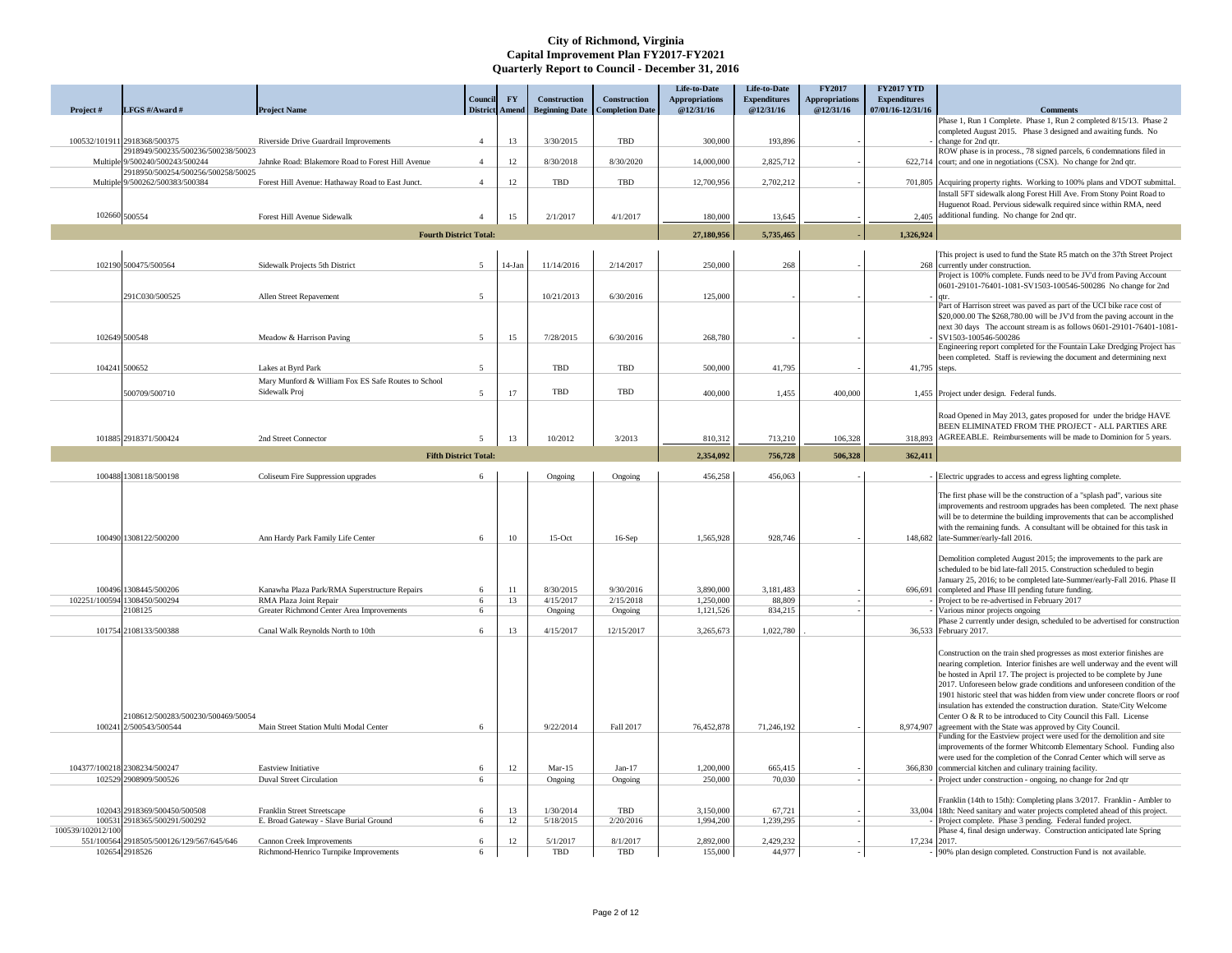|           |                                       |                                                                                                         | Council FY |          | <b>Construction</b>                  | <b>Construction</b>      | Life-to-Date<br><b>Appropriations</b> | Life-to-Date<br><b>Expenditures</b> | <b>FY2017</b><br><b>Appropriations</b> | <b>FY2017 YTD</b><br><b>Expenditures</b> |                                                                                                                                                        |
|-----------|---------------------------------------|---------------------------------------------------------------------------------------------------------|------------|----------|--------------------------------------|--------------------------|---------------------------------------|-------------------------------------|----------------------------------------|------------------------------------------|--------------------------------------------------------------------------------------------------------------------------------------------------------|
| Project # | LFGS #/Award #                        | <b>Project Name</b>                                                                                     |            |          | <b>District Amend</b> Beginning Date | <b>Completion Date</b>   | @12/31/16                             | @12/31/16                           | @12/31/16                              | 07/01/16-12/31/16                        | <b>Comments</b><br>Phase II complete; Phase III initial scoping meeting held 7/18/13.                                                                  |
|           |                                       |                                                                                                         |            |          |                                      |                          |                                       |                                     |                                        |                                          | Finalizing closing out of Phase II with VDOT in order to begin design on                                                                               |
|           |                                       |                                                                                                         |            |          |                                      |                          |                                       |                                     |                                        |                                          | Phase III. Phase 2 closed out, awaiting authorization from VDOT to begin                                                                               |
|           | 2918960/500322                        | <b>Biotech Research Park</b>                                                                            | 6          | 11       | 2/23/2011                            | <b>TBD</b>               | 4,399,000                             | 2,579,644                           |                                        |                                          | Phase 3                                                                                                                                                |
|           |                                       |                                                                                                         |            |          |                                      |                          |                                       |                                     |                                        |                                          | Canal - Virginia to 13th Street Cobblestones only work began 7/11/16 and                                                                               |
|           | 102658 500553<br>102651 500550/500549 | <b>Canal Street Streetscape</b><br>Shockoe Infrastructure Improvements                                  | 6<br>6     | 15<br>15 | <b>TBD</b><br><b>TBD</b>             | <b>TBD</b><br><b>TBD</b> | 500,000<br>3,218,898                  | 389,107                             |                                        | 250,951                                  | is scheduled to be complete early 2/2017.                                                                                                              |
|           |                                       |                                                                                                         |            |          |                                      |                          |                                       |                                     |                                        |                                          |                                                                                                                                                        |
|           |                                       |                                                                                                         |            |          |                                      |                          |                                       |                                     |                                        |                                          | Construction Contract awarded. Construction Complete. Closeout                                                                                         |
|           | 100171/100671 2958101/500223/225/226  | Major Bridge Painting - Manchester - Urban                                                              | 6          |          | 6/15/2014                            | 2/29/2016                | 8,900,000                             | 7,519,695                           |                                        |                                          | process underway. Federal project. Funds need to be JV'd                                                                                               |
|           |                                       |                                                                                                         |            |          |                                      |                          |                                       |                                     |                                        |                                          | Concept study complete. Closeout underway. Federal project. Funds<br>need to be JV'd; Bridge Rehabilitation project budget page being                  |
|           |                                       |                                                                                                         |            |          |                                      |                          |                                       |                                     |                                        |                                          | submitted for FY18 to allocate federal funding for bridge rehabilitation                                                                               |
|           | 100170 2958835/500211                 | Mayo Bridge Conceptual Study - Urban                                                                    | 6          | 11       | N/A                                  | N/A                      | 1,801,000                             | 1,190,579                           |                                        |                                          | improvements.                                                                                                                                          |
|           |                                       |                                                                                                         |            |          |                                      |                          |                                       |                                     |                                        |                                          |                                                                                                                                                        |
|           |                                       |                                                                                                         |            |          |                                      |                          |                                       |                                     |                                        |                                          | Slave Trail Pathway Markers have been installed as of mid May 2015.                                                                                    |
|           |                                       |                                                                                                         |            |          |                                      |                          |                                       |                                     |                                        |                                          | Lumpkin's Jail and surrounds discussed through the Richmond Speaks                                                                                     |
|           |                                       |                                                                                                         |            |          |                                      |                          |                                       |                                     |                                        |                                          | Community Collaboration public meeting series. Final report for<br>Richmond Speaks if available on line. RFP for Lumpkins Jail                         |
|           |                                       |                                                                                                         |            |          |                                      |                          |                                       |                                     |                                        |                                          | development received April 27, procurement process to select team for                                                                                  |
|           |                                       |                                                                                                         |            |          |                                      |                          |                                       |                                     |                                        |                                          | Lumpkin's Jail follows. City to seek NHL status for Lumpkins, research                                                                                 |
|           |                                       |                                                                                                         |            |          |                                      |                          |                                       |                                     |                                        |                                          | UNESCO process once RFP team is awarded a contract. Winfree Cottage                                                                                    |
|           |                                       |                                                                                                         |            |          |                                      |                          |                                       |                                     |                                        |                                          | signage to post Fall 2016 and Winfree Cottage stabilization was                                                                                        |
|           | Multiple 5008118/500391               | Slave Trail                                                                                             | 6          | 12       | $Jan-11$                             | Ongoing                  | 1,610,000                             | 1,545,419                           |                                        |                                          | 3,216 completed Summer 2016.                                                                                                                           |
|           |                                       |                                                                                                         |            |          |                                      |                          |                                       |                                     |                                        |                                          | Dominion Power will remain overhead on new fluted black fiberglass                                                                                     |
|           |                                       |                                                                                                         |            |          |                                      |                          |                                       |                                     |                                        |                                          | poles. Legacy farming vendors will remain on site and accommodations                                                                                   |
|           |                                       |                                                                                                         |            |          |                                      |                          |                                       |                                     |                                        |                                          | made for them to continue vending. Up to 70/75 vendors can be                                                                                          |
|           |                                       |                                                                                                         |            |          |                                      |                          |                                       |                                     |                                        |                                          | accommodated in the new plan under matching tents. The IFB project was<br>rebid and awarded and we anticipate that construction will begin in March    |
|           |                                       |                                                                                                         |            |          |                                      |                          |                                       |                                     |                                        |                                          | and will be completed by September. City staff are also assisting                                                                                      |
|           |                                       |                                                                                                         |            |          |                                      |                          |                                       |                                     |                                        |                                          | businesses along 17th Street between Main and Franklin with UDC                                                                                        |
|           | 101767 5008313/500407                 | (Shko Revit) Shockoe Revitalization Strategy Plan Implementati                                          |            | 13       | <b>TBD</b>                           | <b>TBD</b>               | 3,564,000                             | 624,003                             |                                        |                                          | 14,466 submissions for outside dinning.                                                                                                                |
|           |                                       |                                                                                                         |            |          |                                      |                          |                                       |                                     |                                        |                                          | The Smith Group has been selected to assist with the planning process for                                                                              |
|           |                                       |                                                                                                         |            |          |                                      |                          |                                       |                                     |                                        |                                          | this project. The Smith Group and other consulting partners along are now                                                                              |
|           | 102750 500573                         | Heritage Center/Lumpkin's Jail                                                                          | 6          | 15       | TBD                                  | <b>TBD</b>               | 8,050,000                             | 261,381                             |                                        |                                          | mapping the community engagement schedule which will last<br>37,922 approximately 9 months.                                                            |
|           |                                       |                                                                                                         |            |          |                                      |                          |                                       |                                     |                                        |                                          | Several projects have been identified by James River Park staff including                                                                              |
|           |                                       |                                                                                                         |            |          |                                      |                          |                                       |                                     |                                        |                                          | construction of trails; completion of the Bike Skills facility on Brown's                                                                              |
|           |                                       |                                                                                                         |            |          |                                      |                          |                                       |                                     |                                        |                                          | Island, the purchase of required construction equipment and obtaining a                                                                                |
|           |                                       |                                                                                                         |            |          |                                      |                          |                                       |                                     |                                        |                                          | consultant for assistance in determining improvements to the James Rive                                                                                |
|           | 100503 500297<br>500704/500705        | <b>James River Park Infrastructure</b><br>Bicycle Facilities & Sidewalk Improvements on Bank St./Frankl |            | 17       | 9/15/2015                            | <b>TBD</b><br>$Jun-18$   | 450,000<br>380,000                    | 129,815                             | 380,000                                |                                          | 9,097 Park Maintenance facility.                                                                                                                       |
|           |                                       |                                                                                                         |            |          |                                      |                          |                                       |                                     |                                        |                                          |                                                                                                                                                        |
|           |                                       |                                                                                                         |            |          |                                      |                          |                                       |                                     |                                        |                                          |                                                                                                                                                        |
|           |                                       |                                                                                                         |            |          |                                      |                          |                                       |                                     |                                        |                                          | FY 2017 Capital Improvement Program project to grant the Richmond<br>Redevelopment and Housing Authority (RRHA) \$4.415 million to design,             |
|           |                                       |                                                                                                         |            |          |                                      |                          |                                       |                                     |                                        |                                          | develop, and implement various street, sidewalk, alley, water, sewer, and                                                                              |
|           |                                       |                                                                                                         |            |          |                                      |                          |                                       |                                     |                                        |                                          | drainage infrastructure improvements needed for the redevelopment of the                                                                               |
|           |                                       |                                                                                                         |            |          |                                      |                          |                                       |                                     |                                        |                                          | Dove Street Redevelopment Area identified in the Redevelopment Plan for                                                                                |
|           |                                       |                                                                                                         |            |          |                                      |                          |                                       |                                     |                                        |                                          | the Dove Street Redevelopment Area prepared by RRHA and dated June                                                                                     |
|           |                                       |                                                                                                         |            |          |                                      |                          |                                       |                                     |                                        |                                          | 8, 2006 (the "Infrastructure Project"). Streets and other public rights-of-                                                                            |
|           |                                       |                                                                                                         |            |          |                                      |                          |                                       |                                     |                                        |                                          | way will be constructed as approved by the City of Richmond. Utilities                                                                                 |
|           |                                       |                                                                                                         |            |          |                                      |                          |                                       |                                     |                                        |                                          | and other public facilities or site improvements will be installed, altered,                                                                           |
|           |                                       |                                                                                                         |            |          |                                      |                          |                                       |                                     |                                        |                                          | retained or abandoned as required to carry out the Infrastructure Project. A<br>series of meetings and community engagements will be used to create a  |
|           |                                       |                                                                                                         |            |          |                                      |                          |                                       |                                     |                                        |                                          | plan for the character of the development prior to the development of                                                                                  |
|           |                                       |                                                                                                         |            |          |                                      |                          |                                       |                                     |                                        |                                          | construction documentation and implementation. Ordinance 2016-278 was                                                                                  |
|           | <b>NEW</b>                            | Highland Grove/Dove Street Redevelopment & Revitalization In                                            |            | 17       |                                      | FY2020                   | 4,415,000                             |                                     | 4,415,000                              |                                          | adopted by Council on 12/12/16.                                                                                                                        |
|           |                                       |                                                                                                         |            |          |                                      |                          |                                       |                                     |                                        |                                          |                                                                                                                                                        |
|           |                                       |                                                                                                         |            |          |                                      |                          |                                       |                                     |                                        |                                          | Project will provide for additional public improvements along the Corridor<br>to support commercial revitalization. Such uses could include pedestrian |
|           |                                       |                                                                                                         |            |          |                                      |                          |                                       |                                     |                                        |                                          | lighting, street lighting, additional street trees, street/sidewalk                                                                                    |
|           |                                       |                                                                                                         |            |          |                                      |                          |                                       |                                     |                                        |                                          | improvements, public art. Contract with Kimley-Horn to assist in                                                                                       |
|           | 500406                                | Hull Street Redevelopment & Conservation                                                                | 6          |          |                                      |                          | 200,000                               |                                     |                                        |                                          | additional street lighting in area to improve safety has been initiated.                                                                               |
|           | 500530                                | <b>Blackwell Community Project</b>                                                                      | 6          |          |                                      |                          | 100,000                               |                                     |                                        |                                          |                                                                                                                                                        |
|           | 500745                                | I-95 and Broad Street Interchange Area Project                                                          | 6          | 17       | <b>TBD</b>                           | <b>TBD</b>               | 1,000,000                             |                                     | 1,000,000                              |                                          | New Project to be scoped in March 2017                                                                                                                 |
|           |                                       | <b>Sixth District Total:</b>                                                                            |            |          |                                      |                          | 136,231,361                           | 96,514,601                          | 5,795,000                              | 10,589,533                               |                                                                                                                                                        |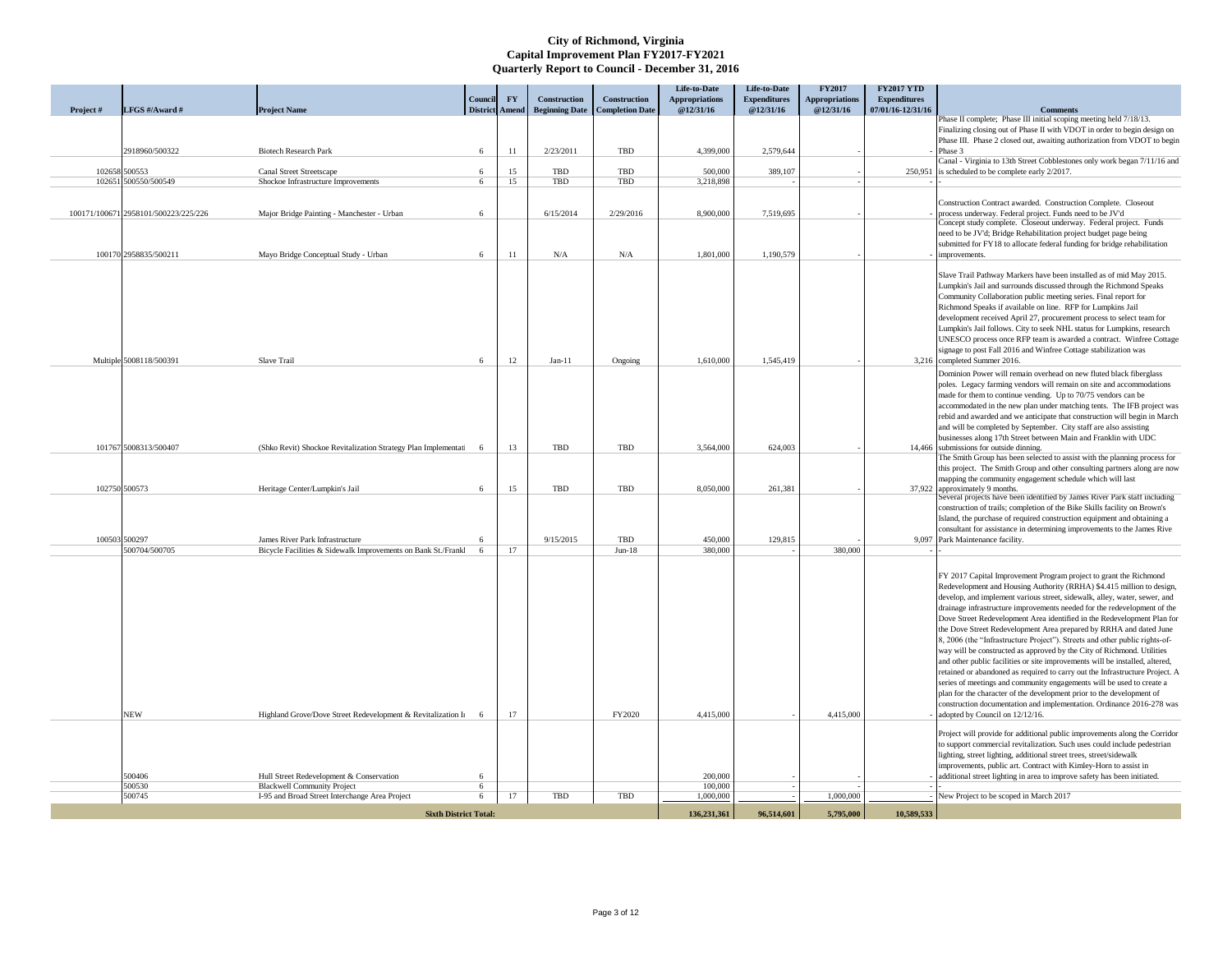|               |                                        |                                                              |                       |           |                         |                                       | Life-to-Date          | <b>Life-to-Date</b> | <b>FY2017</b>         | <b>FY2017 YTD</b>   |                                                                                                                                                        |
|---------------|----------------------------------------|--------------------------------------------------------------|-----------------------|-----------|-------------------------|---------------------------------------|-----------------------|---------------------|-----------------------|---------------------|--------------------------------------------------------------------------------------------------------------------------------------------------------|
|               |                                        |                                                              | Council               | <b>FY</b> | <b>Construction</b>     | <b>Construction</b>                   | <b>Appropriations</b> | <b>Expenditures</b> | <b>Appropriations</b> | <b>Expenditures</b> |                                                                                                                                                        |
| Project #     | LFGS #/Award #                         | <b>Project Name</b>                                          | <b>District Amend</b> |           |                         | <b>Beginning Date</b> Completion Date | @12/31/16             | @12/31/16           | @12/31/16             | 07/01/16-12/31/16   | <b>Comments</b>                                                                                                                                        |
|               |                                        |                                                              |                       |           |                         |                                       |                       |                     |                       |                     | These funds will support the demolition of the former Armstrong High<br>School and the infrastructure improvements needed for the first phase of       |
|               |                                        |                                                              |                       |           |                         |                                       |                       |                     |                       |                     | development prior to the development of 250 units of housing. Funds to be                                                                              |
|               |                                        |                                                              |                       |           |                         |                                       |                       |                     |                       |                     | used specifically for planning, design, demolition, and site preparation to                                                                            |
|               |                                        |                                                              |                       |           |                         |                                       |                       |                     |                       |                     | include streets, alleyways, curb/gutter, sidewalks, water, sewer and                                                                                   |
|               | 102062 5008316/500453                  | <b>Public Housing Transformation</b>                         |                       | 14        | Spring 2015             | <b>TBD</b>                            | 9,000,000             | 5,507               | 4,000,000             |                     | 5,507 lighting. Demolition is 35% complete.                                                                                                            |
|               |                                        |                                                              |                       |           |                         |                                       |                       |                     |                       |                     | The process to vacate existing ROW is being processed and the final                                                                                    |
|               |                                        |                                                              |                       |           |                         |                                       |                       |                     |                       |                     | design will be reviewed by the UDC at its August 2016 meeting. The<br>preparation of construction drawings and specifications are being prepared       |
|               | 1308447/500208                         | Historic Fulton Community Memorial park                      |                       | 13        | <b>TBD</b>              | <b>TBD</b>                            | 600,000               | 23,453              | 350,000               |                     | by the project engineer.                                                                                                                               |
|               | 101941 2918373/500436                  | Fulton Area Commercial Corridor Improvements                 | $\tau$                | 13        | 10/8/2015               | 3/31/2016                             | 375,000               | 70,729              |                       |                     | Construction complete.                                                                                                                                 |
|               |                                        |                                                              |                       |           |                         |                                       |                       |                     |                       |                     | Contract complete. Closeout underway. Federal Project. Funds need to be                                                                                |
|               | 100574 291C013/500464                  | Virginia Capital Trail Phase III                             |                       | 11        | 8/1/2014                | 11/30/2015                            | 3,107,529             | 2,483,234           |                       |                     | JV'd. 426,661 of funds transferred                                                                                                                     |
|               |                                        |                                                              |                       |           |                         |                                       |                       |                     |                       |                     | Contract complete. Closeout underway. Federal Project. Funds need to be                                                                                |
|               | 102115 291-New/500459                  | Virginia Capital Trail Phase II                              |                       | 14        | 3/1/2015                | 8/30/2015                             | 600,000               | 133,553             |                       | $27,976$ JV'd.      |                                                                                                                                                        |
|               | 102188/104763 2948751/500474           | Route 5 Relocation - Urban                                   | $\tau$                |           | <b>TBD</b>              | <b>TBD</b>                            | 1,440,428             | 290,426             | 1,150,000             |                     | Project scope to be determined pending Development Project.                                                                                            |
|               |                                        |                                                              |                       |           |                         |                                       |                       |                     |                       |                     | Design completed for Structural Repairs. CM @ Risk contract with                                                                                       |
|               |                                        |                                                              |                       |           |                         |                                       |                       |                     |                       |                     | construction to start July/15. Final parking/pedestrian design to follow                                                                               |
|               |                                        |                                                              |                       |           |                         |                                       |                       |                     |                       |                     | pending final scope definition. Demolition for mid-section of dock started<br>$\&$ completion of structural repairs scheduled for Nov/16. Planning for |
|               | 101755 5008001/500392                  | Intermediate Terminal Riverfront Public Access               |                       | 12        | 5/1/2015                | Ongoing                               | 4,044,318             | 2,199,814           | 1,000,000             |                     | 542.821 Phase II beginning and construction start in Spring./17.                                                                                       |
|               |                                        |                                                              |                       |           |                         |                                       |                       |                     |                       |                     | The redevelopment efforts associated with the creation of a viable                                                                                     |
|               |                                        |                                                              |                       |           |                         |                                       |                       |                     |                       |                     | commercial and residential corridor along 25th Street and Nine Mile Road                                                                               |
|               |                                        |                                                              |                       |           |                         |                                       |                       |                     |                       |                     | are ongoing. As an integral part of the revitalization of the 25th Street and                                                                          |
|               |                                        |                                                              |                       |           |                         |                                       |                       |                     |                       |                     | Nine Mile Road project area design activities continue. The development                                                                                |
|               | 101777 5008122/500399                  | 25th Street Development                                      |                       |           | 2/15/2013               | 2/15/2018                             | 2,415,000             | 2,346,533           |                       |                     | of the model block is nearing completion.                                                                                                              |
|               |                                        |                                                              |                       |           |                         |                                       |                       |                     |                       |                     |                                                                                                                                                        |
|               |                                        |                                                              |                       |           |                         |                                       |                       |                     |                       |                     | Support the east end revitalization through the strategic acquisition of key                                                                           |
|               |                                        |                                                              |                       |           |                         |                                       |                       |                     |                       |                     | residential properties throughout the neighborhood to be redeveloped to                                                                                |
|               | 101768 5008314/500408                  | East End Vacant/Blighted Property Improvements               |                       | 13        | 1/1/2013                | Ongoing                               | 450,000               |                     |                       |                     | stabilize blocks and create opportunities for community involvement.                                                                                   |
|               |                                        |                                                              |                       |           |                         |                                       |                       |                     |                       |                     | Project design completed .Project advertised on 11/22/16. bid opening on                                                                               |
|               |                                        |                                                              |                       |           |                         |                                       |                       |                     |                       |                     | 12/21/16. recommend award 01/21/16. procurement to finalize and award                                                                                  |
| 104079 500627 |                                        | East Riverfront Transportation Improvement Program           |                       |           | 2/15/2017               | 12/31/2017                            | 7,496,000             | 718,587             | 3,550,000             |                     | contract. Start construction 02/15/17 and construction completion<br>592,469 12/31/17                                                                  |
|               |                                        |                                                              |                       |           |                         |                                       |                       |                     |                       |                     | Support the east end revitalization effort by partnering with RRHA to                                                                                  |
|               |                                        |                                                              |                       |           |                         |                                       |                       |                     |                       |                     | execute strategic acquisitions along and adjacent to the Nine Mile                                                                                     |
|               |                                        |                                                              |                       |           |                         |                                       |                       |                     |                       |                     | Corridor. RRHA has generated a comprehensive list comprised of                                                                                         |
|               | 101769 5008315/500409                  | Nine Mile Corridor Acquisition and Rehabilitation            |                       | 13        | 1/14/2013               | Ongoing                               | 235,000               |                     |                       |                     | residential and commercial properties and established priority targets.                                                                                |
|               | <b>NEW</b>                             | <b>East District Park Transformation</b>                     | $7\phantom{.0}$       | 17        |                         | FY2018                                | 375,650               |                     | 375,650               |                     |                                                                                                                                                        |
|               | 500711                                 | Nine Mile Road Streetscape                                   | $7\phantom{.0}$       | 17        |                         | <b>TBD</b>                            | 700,000               |                     | 700,000               |                     | Consultant selected 1/2017. Scope meeting to be held 2/2017.                                                                                           |
|               | 500720                                 | Police Property & Evidence Center                            | $\overline{7}$        | 17        |                         | FY2017                                | 700,000               |                     | 700,000               |                     | Property location identified and purchase pending FY 18 funding.                                                                                       |
|               | 101764 500404                          | Church Hill Teen Development Center                          | $\tau$                |           |                         |                                       | 776,357               |                     | 200,000               |                     |                                                                                                                                                        |
|               |                                        | <b>Seventh District Total:</b>                               |                       |           |                         |                                       | 32,315,282            | 8,271,836           | 12,025,650            | 1,168,773           |                                                                                                                                                        |
|               |                                        |                                                              |                       |           |                         |                                       |                       |                     |                       |                     |                                                                                                                                                        |
|               |                                        |                                                              |                       |           |                         |                                       |                       |                     |                       |                     |                                                                                                                                                        |
|               | 100485 1308110/500191<br>104245 500654 | Hickory Hill Community center<br><b>Eighth District Park</b> | 8<br>8                | 13<br>15  | 3/15/2017<br><b>TBD</b> | 10/1/2017<br><b>TBD</b>               | 1,552,280<br>200,000  | 1,082,621           |                       |                     | 15,545 A contractor has been selected and construction will begin Spring 2017<br>Scope Being Determined                                                |
|               |                                        |                                                              |                       |           |                         |                                       |                       |                     |                       |                     |                                                                                                                                                        |
|               | 102194 291-New/500477                  | Terminal Avenue Belt Blvd Sidewalk Improvements              | 8                     | 14        | <b>TBD</b>              | <b>TBD</b>                            | 200,000               | 1,500               |                       |                     | Survey complete. Project being reviewed for feasibility. Revenue Sharing                                                                               |
|               | 102656 500552                          | <b>Belmont Road Roundabout</b>                               | 8                     | 15        | <b>TBD</b>              | <b>TBD</b>                            | 450,000               | 283,887             |                       |                     | 213,395 Construction complete. Closeout Underway.                                                                                                      |
|               | 102969 2918752/500599                  | Jefferson Davis Hwy (US 1-301): Chesterman Ave.              | 8                     |           | <b>TBD</b>              | <b>TBD</b>                            | 773,000               | 588,134             |                       |                     | VDOT scoping intersection design for Maury Street.                                                                                                     |
|               | 100675 2928755/500288                  | Midlothian Turn/Belt Blvd Bridge Interchange Imp             | 8                     |           | N/A                     | N/A                                   | 300,000               | 283,209             |                       |                     | Interchange study complete. Bridge design repair plans underway with                                                                                   |
|               | 2948181/500263/264/265                 | Commerce Rd.: Bellemeade to 450 ft - Urban                   | 8                     |           | 9/30/2016               | 6/30/2018                             | 14,260,405            | 885,917             |                       |                     | 97,669 90% plans.<br>ROW is 90% completed. Final construction plans being prepared.                                                                    |
|               | 2948835/500267/473/491                 | Deepwater Terminal Road - Urban                              | 8                     | 11        | 3/31/2013               | 10/30/2013                            | 4,116,000             | 1,943,294           |                       | 4,972               |                                                                                                                                                        |
|               |                                        |                                                              |                       |           |                         |                                       |                       |                     |                       |                     | RRHA's contractor is building the final development phase, consisting of 9                                                                             |
|               |                                        |                                                              |                       |           |                         |                                       |                       |                     |                       |                     | duplex senior cottages for lease. This activity will complete the Hope VI                                                                              |
|               |                                        |                                                              |                       |           |                         |                                       |                       |                     |                       |                     | grant. Additional single-family home construction will follow on                                                                                       |
|               | 101776 5008101/500395                  | Blackwell HOPE VI Conservation & Redevelopment Program       | 8                     | 11        | 7/1/2007                | 3/31/2016                             | 6,050,892             | 5,939,487           |                       |                     | remaining vacant lots.                                                                                                                                 |
|               | 500708                                 | Jefferson Davis Business Park Improvements                   | 8                     | 17        |                         | <b>TBD</b>                            | 200,000               |                     | 200,000               |                     |                                                                                                                                                        |
|               |                                        | <b>Eighth District Total:</b>                                |                       |           |                         |                                       | 28, 102, 577          | 11,008,049          | 200,000               | 331,581             |                                                                                                                                                        |
|               |                                        |                                                              |                       |           |                         |                                       |                       |                     |                       |                     |                                                                                                                                                        |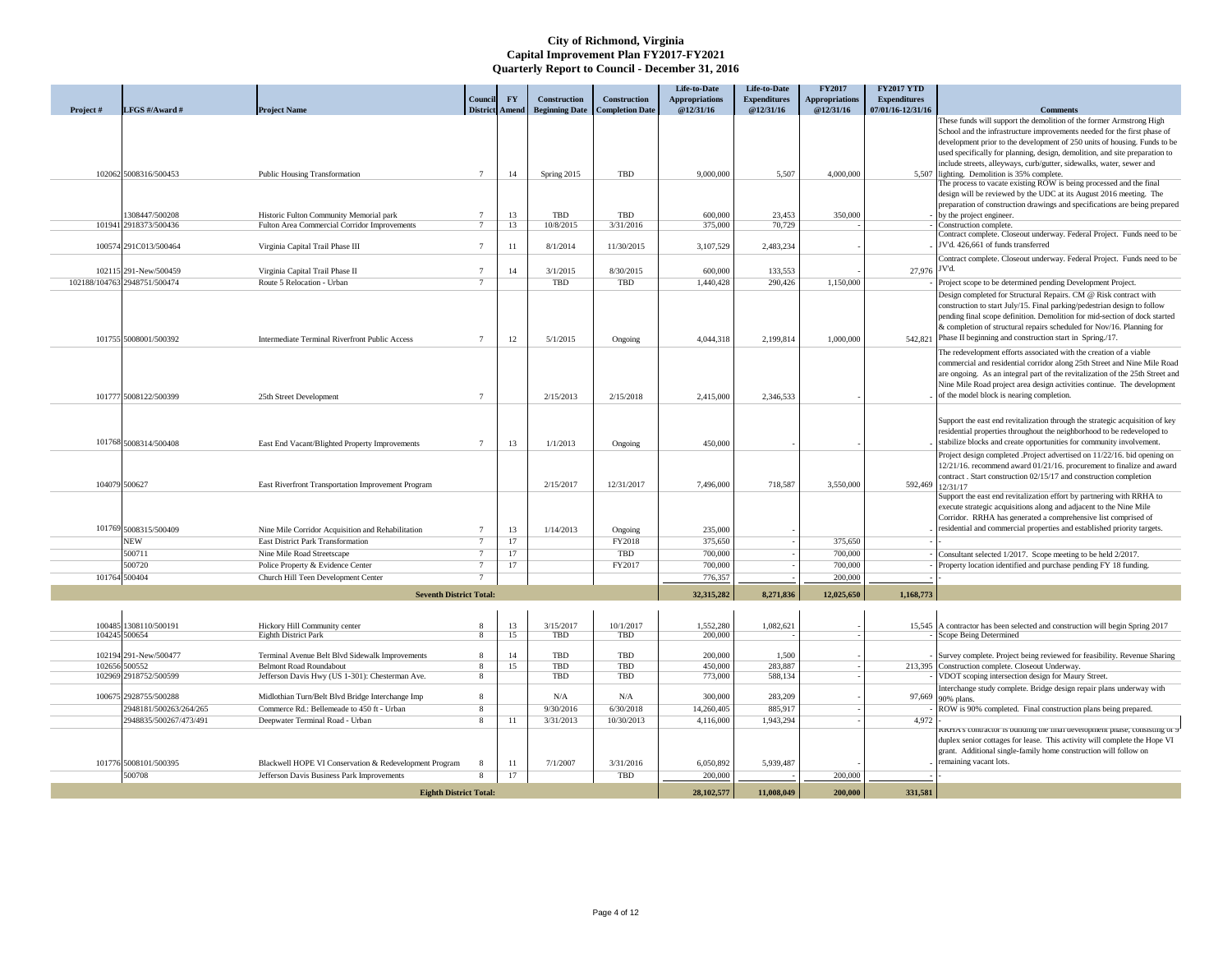|           |                                                  |                                                               | <b>Council</b>         | <b>FY</b> | <b>Construction</b>                                  | <b>Construction</b>   | Life-to-Date<br><b>Appropriations</b> | Life-to-Date<br><b>Expenditures</b> | <b>FY2017</b><br><b>Appropriations</b> | <b>FY2017 YTD</b><br><b>Expenditures</b> |                                                                                                                                                                                                                                                                                                                                                                                                                                                                                                                                                                                                                                                                                                                                                                                                                                                                                                                                                                                                                                                                                                                                                                                                                                                                                                                                                                                                                                                                                                                                                                                            |
|-----------|--------------------------------------------------|---------------------------------------------------------------|------------------------|-----------|------------------------------------------------------|-----------------------|---------------------------------------|-------------------------------------|----------------------------------------|------------------------------------------|--------------------------------------------------------------------------------------------------------------------------------------------------------------------------------------------------------------------------------------------------------------------------------------------------------------------------------------------------------------------------------------------------------------------------------------------------------------------------------------------------------------------------------------------------------------------------------------------------------------------------------------------------------------------------------------------------------------------------------------------------------------------------------------------------------------------------------------------------------------------------------------------------------------------------------------------------------------------------------------------------------------------------------------------------------------------------------------------------------------------------------------------------------------------------------------------------------------------------------------------------------------------------------------------------------------------------------------------------------------------------------------------------------------------------------------------------------------------------------------------------------------------------------------------------------------------------------------------|
| Project # | LFGS #/Award #                                   | <b>Project Name</b>                                           |                        |           | <b>District Amend Beginning Date Completion Date</b> |                       | @12/31/16                             | @12/31/16                           | @12/31/16                              | 07/01/16-12/31/16                        | <b>Comments</b>                                                                                                                                                                                                                                                                                                                                                                                                                                                                                                                                                                                                                                                                                                                                                                                                                                                                                                                                                                                                                                                                                                                                                                                                                                                                                                                                                                                                                                                                                                                                                                            |
|           | 101906 130-New/500428                            | Southside Community Center                                    |                        | 14        | 6/1/2015                                             | Ongoing               | 3,613,500                             | 2,441,406                           |                                        | 110,675 2017.                            | Gymnasium Roof/HVAC Replacement completed in fall of 2015.<br>Planning Commission approval of the conceptual Masterplan completed<br>June 2016. Bids were received for the gym renovations (Phase I) and<br>construction started September 2016 with a scheduled completion in April                                                                                                                                                                                                                                                                                                                                                                                                                                                                                                                                                                                                                                                                                                                                                                                                                                                                                                                                                                                                                                                                                                                                                                                                                                                                                                       |
|           |                                                  |                                                               |                        |           |                                                      |                       |                                       |                                     |                                        |                                          | Project is 30% design complete moving forward with runoff design                                                                                                                                                                                                                                                                                                                                                                                                                                                                                                                                                                                                                                                                                                                                                                                                                                                                                                                                                                                                                                                                                                                                                                                                                                                                                                                                                                                                                                                                                                                           |
|           |                                                  |                                                               |                        |           |                                                      |                       |                                       |                                     |                                        |                                          | methodology for SWMP no construction funds available, project is                                                                                                                                                                                                                                                                                                                                                                                                                                                                                                                                                                                                                                                                                                                                                                                                                                                                                                                                                                                                                                                                                                                                                                                                                                                                                                                                                                                                                                                                                                                           |
|           | 101924 130-New/500429                            | Hull St.: Dixon Dr. to Elkhardt - Urban                       | 9                      | 12        | <b>TBD</b>                                           | <b>TBD</b>            | 4,739,752                             | 679,736                             |                                        |                                          | 14,736 submitting two applications for smart scale program.                                                                                                                                                                                                                                                                                                                                                                                                                                                                                                                                                                                                                                                                                                                                                                                                                                                                                                                                                                                                                                                                                                                                                                                                                                                                                                                                                                                                                                                                                                                                |
|           | 101924 130-New/500430                            | <b>Carnation Street New Sidewalk</b>                          | -9                     | 17        | <b>TBD</b>                                           | 12/1/2021             | 600,000                               | 1,748                               | 600,000                                | 1,748                                    |                                                                                                                                                                                                                                                                                                                                                                                                                                                                                                                                                                                                                                                                                                                                                                                                                                                                                                                                                                                                                                                                                                                                                                                                                                                                                                                                                                                                                                                                                                                                                                                            |
|           |                                                  | <b>Ninth District Total:</b>                                  |                        |           |                                                      |                       | 8,953,252                             | 3,122,890                           | 600,000                                | 127,159                                  |                                                                                                                                                                                                                                                                                                                                                                                                                                                                                                                                                                                                                                                                                                                                                                                                                                                                                                                                                                                                                                                                                                                                                                                                                                                                                                                                                                                                                                                                                                                                                                                            |
|           | Multiple 2308799/500257<br>5008177/500327        | Oliver Hill Courts<br>Corridor/Gateway Blight Abatement       | <b>CW</b><br><b>CW</b> | 10<br>12  | 7/1/2008<br>Ongoing                                  | Ongoing<br><b>TBD</b> | 3,886,741<br>1,200,000                | 2,867,126<br>590,694                | 21,000                                 |                                          | Phase I Renovation Project: Private Drug-Testing Restroom, Mold<br>Abatement, and Vehicle Intrusion Barriers underway, scheduled to be<br>completed April-2017. Phase II Renovation Project: A/E Design<br>underway (75% complete); Front Lobby Renovation, Clerk's Office<br>Renovation, Attorney Suite Egress Door, Courthouse Holding Cell<br>44,481 Renovations, Security Upgrades scheduled for Summer/2017.<br>816 Riverside Park was acquired and demolished. It is scheduled for<br>auction spring/summer of 2017. 1006 W. Franklin and 1302 Floyd<br>Avenue were also acquired and sold at auction on 8/23/16. 1006 West<br>Franklin Street sold for \$291,500 and 1302 Floyd Avenue sold for<br>\$258,500. Sales of both properties to respective owners adopted by                                                                                                                                                                                                                                                                                                                                                                                                                                                                                                                                                                                                                                                                                                                                                                                                              |
|           |                                                  |                                                               |                        |           |                                                      |                       |                                       |                                     |                                        |                                          |                                                                                                                                                                                                                                                                                                                                                                                                                                                                                                                                                                                                                                                                                                                                                                                                                                                                                                                                                                                                                                                                                                                                                                                                                                                                                                                                                                                                                                                                                                                                                                                            |
|           | 101534 0293101/500478<br>100801 0293102/500164   | <b>Replace Parking Equipment</b><br>Fleet replacement program | CW<br><b>CW</b>        | 12<br>12  | 4/17/2012<br>7/1/2013                                | on-going<br>6/30/2016 | 1,530,000<br>28,830,487               | 759,816<br>15,885,216               | 200,000<br>5,000,000                   |                                          | Phase I, the installation of new equipment at 5th & Marshall was<br>completed in July 2012. Phase II additional equipment at 5th & Marshall<br>and 7th & Marshall was completed by 6-30-13. Phase III to began July 1,<br>2013 on Carytown parking decks completed by December 2013. 2nd &<br>Grace, Coliseum, and Shockoe Plaza garage equipment was ordered in<br>May 2014, and installation was completed 11-30-14. Identifying<br>equipment type for Expressway Deck for installation by 9-15-2016.<br>Equipment should be installed at Expressway Deck by November 15th.<br>and structural repairs to deck are in progress. Expressway Deck<br>equipment installation completed November 2016. Structural repairs<br>completed in December 2016. IFB for 2nd & Grace Roof Membrane<br>should be advertised in Mi-d February 2017. IFB for elevator<br>replacements at Expressway Deck should be advertised in Mid- March.<br>This project allows for the purchase of replacement vehicles and<br>equipment used to provide services throughout the City. Since July 1,<br>2016, Fleet has ordered 2 fire trucks costing \$1,002,266 and 52 Police<br>Vehicles costing approximately \$1,427,000. During the first quarter, we<br>have also sent through requisitions totaling over \$3,250,000 to replace<br>vehicles and equipment for DPW and other City departments. All of the \$<br>4.98 million budget appropriated to DPW for FY17 has been spent. Fleet<br>has ordered all equipment for fiscal year 17. Approximately 90%<br>equipment ordered for FY 17 have been received. |
|           |                                                  |                                                               |                        |           |                                                      |                       |                                       |                                     |                                        |                                          | Hotchkiss Community Center Roof Replacement and Repair bids due back                                                                                                                                                                                                                                                                                                                                                                                                                                                                                                                                                                                                                                                                                                                                                                                                                                                                                                                                                                                                                                                                                                                                                                                                                                                                                                                                                                                                                                                                                                                       |
|           | 100486 1308115/500194                            | (BldgFac) Parks and Recreation Building Maintenance           | <b>CW</b>              |           | ongoing                                              | ongoing               | 5,759,801                             | 4,918,994                           | 350,000                                |                                          | October 28th. Pine Camp Roof Repair/Replacement project to be bid in<br>23,652 early Nov.                                                                                                                                                                                                                                                                                                                                                                                                                                                                                                                                                                                                                                                                                                                                                                                                                                                                                                                                                                                                                                                                                                                                                                                                                                                                                                                                                                                                                                                                                                  |
|           | 104689/101525 1308131/500328                     | Percent for the Arts                                          | <b>CW</b>              |           | 7/1/1994                                             | Ongoing               | 4,097,164                             | 837,602                             |                                        |                                          | Public Art Master Plan is 80% complete with target date of completion<br>Spring 2017. Maggie Walker Memorial Plaza and Public Art is in<br>construction/art in fabrication with target of March 2017 install.<br>Riverfront Public Art on south bank of T Tyler Potterfield Bridge<br>341,348 completed Nov 2016.<br>The new HVAC system @ Swansboro Swimming Pool completed and the                                                                                                                                                                                                                                                                                                                                                                                                                                                                                                                                                                                                                                                                                                                                                                                                                                                                                                                                                                                                                                                                                                                                                                                                       |
|           |                                                  |                                                               |                        |           |                                                      |                       |                                       |                                     |                                        |                                          | construction documents for improvements to the Blackwell Swimming                                                                                                                                                                                                                                                                                                                                                                                                                                                                                                                                                                                                                                                                                                                                                                                                                                                                                                                                                                                                                                                                                                                                                                                                                                                                                                                                                                                                                                                                                                                          |
|           | 100492 1308180C/500202<br>100493 1308186C/500203 | <b>Swimming Pools Projects</b><br>Cemetery Improvements       | CW<br><b>CW</b>        |           | ongoing<br>ongoing                                   | ongoing<br>ongoing    | 6,117,300<br>3,586,764                | 5,259,270<br>3,426,622              | 250,000                                |                                          | 27,867 Pool are being prepared.<br>Preparing plans for providing additional burial space on existing,<br>undeveloped land at Riverview Cemetery. Construction to provide for<br>additional burial sites @ Oakwood Cemetery has been completed. A<br>similar project for Riverview Cemetery will be begun once a contractor<br>has been selected.                                                                                                                                                                                                                                                                                                                                                                                                                                                                                                                                                                                                                                                                                                                                                                                                                                                                                                                                                                                                                                                                                                                                                                                                                                           |
|           | 100499 1308903/500296                            | Park Road Improvements                                        | CW                     |           | ongoing                                              | ongoing               | 300,000                               | 271,214                             |                                        |                                          | Various projects underway or completed                                                                                                                                                                                                                                                                                                                                                                                                                                                                                                                                                                                                                                                                                                                                                                                                                                                                                                                                                                                                                                                                                                                                                                                                                                                                                                                                                                                                                                                                                                                                                     |
|           | 101012 1308907/500222                            | Neighborhood Park Renovations                                 | <b>CW</b>              |           | November-07                                          | ongoing               | 7,677,740                             | 5,916,775                           | 650,000                                |                                          | In the process of purchasing new playground equipment for Jefferson<br>206,803 Park, Powhatan and Calhoun.                                                                                                                                                                                                                                                                                                                                                                                                                                                                                                                                                                                                                                                                                                                                                                                                                                                                                                                                                                                                                                                                                                                                                                                                                                                                                                                                                                                                                                                                                 |
| 10193     | 1308908/500432                                   | <b>Major Park Renovations</b>                                 | CW                     |           | $May-07$                                             | ongoing               | 6,388,366                             | 5,524,180                           | 500,000                                |                                          | 159,242 Byrd Park tennis courts were refurbished in September 2016.                                                                                                                                                                                                                                                                                                                                                                                                                                                                                                                                                                                                                                                                                                                                                                                                                                                                                                                                                                                                                                                                                                                                                                                                                                                                                                                                                                                                                                                                                                                        |
|           |                                                  |                                                               |                        |           |                                                      |                       |                                       |                                     |                                        |                                          | Various projects underway; purchased equipment for the trails<br>construction and renovation as well as planned improvements at the James                                                                                                                                                                                                                                                                                                                                                                                                                                                                                                                                                                                                                                                                                                                                                                                                                                                                                                                                                                                                                                                                                                                                                                                                                                                                                                                                                                                                                                                  |
|           | 100503 130C300/500297                            | James River Park System                                       | <b>CW</b>              |           | July-06                                              | ongoing               | 237,000                               | 266,868                             |                                        |                                          | 9,097 River Visitor's Center/Maintenance Headquarters.                                                                                                                                                                                                                                                                                                                                                                                                                                                                                                                                                                                                                                                                                                                                                                                                                                                                                                                                                                                                                                                                                                                                                                                                                                                                                                                                                                                                                                                                                                                                     |
|           | <b>210NEW</b>                                    | <b>Open Space Acquisition</b>                                 | CW                     |           | TBD                                                  | TBD                   |                                       |                                     |                                        |                                          | - Future Years Appropriation                                                                                                                                                                                                                                                                                                                                                                                                                                                                                                                                                                                                                                                                                                                                                                                                                                                                                                                                                                                                                                                                                                                                                                                                                                                                                                                                                                                                                                                                                                                                                               |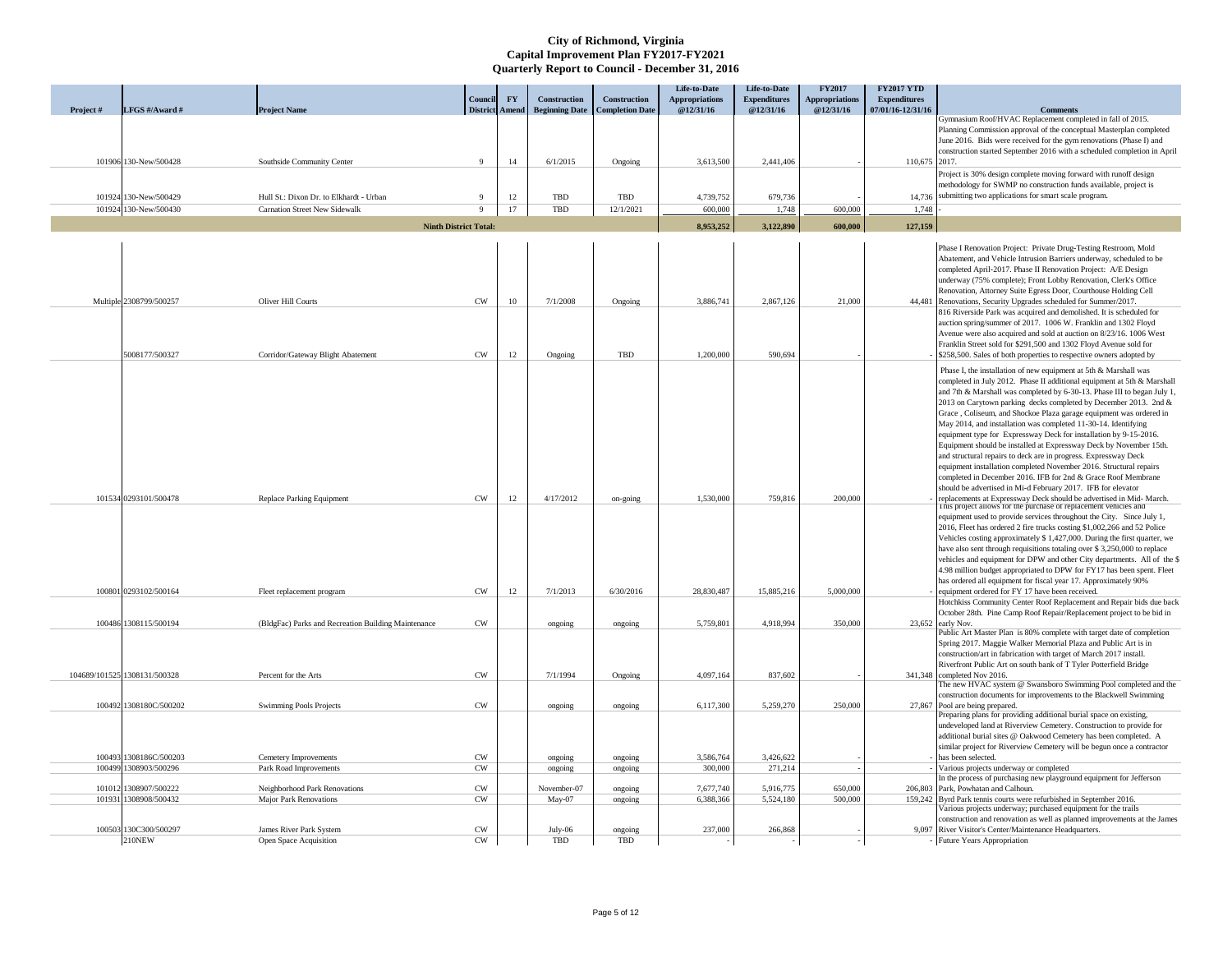|           |                                     |                                                 |                       |                        |                     |                                         | Life-to-Date          | Life-to-Date        | <b>FY2017</b>         | <b>FY2017 YTD</b>   |                                                                                                                                                          |
|-----------|-------------------------------------|-------------------------------------------------|-----------------------|------------------------|---------------------|-----------------------------------------|-----------------------|---------------------|-----------------------|---------------------|----------------------------------------------------------------------------------------------------------------------------------------------------------|
|           |                                     |                                                 | <b>Council</b>        | $\mathbf{F}\mathbf{Y}$ | <b>Construction</b> | <b>Construction</b>                     | <b>Appropriations</b> | <b>Expenditures</b> | <b>Appropriations</b> | <b>Expenditures</b> |                                                                                                                                                          |
| Project # | LFGS #/Award #                      | <b>Project Name</b>                             | <b>District Amend</b> |                        |                     | <b>Beginning Date</b>   Completion Date | @12/31/16             | @12/31/16           | @12/31/16             | 07/01/16-12/31/16   | <b>Comments</b>                                                                                                                                          |
|           |                                     |                                                 |                       |                        |                     |                                         |                       |                     |                       |                     | Construction of T. Tyler Potterfield Memorial Bridge (TTPMB) is                                                                                          |
|           |                                     |                                                 |                       |                        |                     |                                         |                       |                     |                       |                     | approx. 95% complete. The bridge opened to the public on 12/2/16. Other                                                                                  |
|           |                                     |                                                 |                       |                        |                     |                                         |                       |                     |                       |                     | Priority 1 projects, e.g., Lehigh Terraces planning/public engagement                                                                                    |
|           |                                     |                                                 |                       |                        |                     |                                         |                       |                     |                       |                     | started March 2016, with public meeting in 8/16 and 1/17. Finalizing                                                                                     |
|           |                                     |                                                 |                       |                        |                     |                                         |                       |                     |                       |                     | Lehigh Terraces plan through Schematic Development anticipated summer                                                                                    |
|           | 101526 2108132/500329               | Riverfront Plan Implementation                  | <b>CW</b>             | 13                     | August-14           | August - 16                             | 11,776,988            | 3,641,497           | 300,000               | 2,863,968 2017.     |                                                                                                                                                          |
|           |                                     |                                                 |                       |                        |                     |                                         |                       |                     |                       |                     | Procurement is nearing completion. Anticipated contract date during June                                                                                 |
|           | 102254 230-New/500482               | Revenue Administration System                   | <b>CW</b>             | 14                     | June- $17$          | June- $19$                              | 3,297,770             |                     |                       |                     | 2016. Project implementation timeframe is 18-24 months.                                                                                                  |
|           |                                     |                                                 |                       |                        |                     |                                         |                       |                     |                       |                     | New tower design complete and construction on hold pending future                                                                                        |
|           | 102265 230-New/500484               | Richmond Fire Burn Tower Stabilization & Repair | <b>CW</b>             | 14                     | <b>TBD</b>          | <b>TBD</b>                              | 247,000               | 66,162              |                       |                     | 219 funding.<br>Construction of Coliseum Fall Protection System underway, scheduled to                                                                   |
|           | 100199/104414 2308103/500003        | <b>Richmond Coliseum Renovations</b>            | <b>CW</b>             |                        |                     |                                         | 4,836,882             | 3,807,932           |                       |                     | 63,847 be completed by May 2017.                                                                                                                         |
|           |                                     |                                                 |                       |                        | $July-10$           | On-going                                |                       |                     |                       |                     | HVAC Design - VAV Box and Controls began Nov-2016, currently                                                                                             |
|           |                                     |                                                 |                       |                        |                     |                                         |                       |                     |                       |                     | design is 75% complete (in place of boilers and generator project).                                                                                      |
|           |                                     |                                                 |                       |                        |                     |                                         |                       |                     |                       |                     | Working with Court Staff to review additional projects; building                                                                                         |
|           | 100200/104005 2308104/500228/500701 | John Marshall Court Building Renovations        | <b>CW</b>             |                        | 8/1/2008            | On-going                                | 4,926,000             | 3,198,720           | 1,086,000             |                     | 3,941 assessment, window replacement, security improvements.                                                                                             |
|           |                                     |                                                 |                       |                        |                     |                                         |                       |                     |                       |                     | Current project scope consists of Pre-K (260 children) Facility as Phase V                                                                               |
|           |                                     |                                                 |                       |                        |                     |                                         |                       |                     |                       |                     | to the M. L. King Middle School Project. Pre-K Facility design is                                                                                        |
|           |                                     |                                                 |                       |                        |                     |                                         |                       |                     |                       |                     | complete & construction (Exterior envelope, interior partitions and MEP                                                                                  |
|           |                                     |                                                 |                       |                        |                     |                                         |                       |                     |                       |                     | rough in) is underway. Scheduled completion on 6/15/15. MLK Pre-K                                                                                        |
|           | Multiple 2308105/500455             | Community Schools/Parks/Libraries               | <b>CW</b>             |                        | 5/2014              | Ongoing                                 | 8,251,485             | 7,387,438           |                       |                     | 138,974 closeout process underway. Other project scoping underway.                                                                                       |
|           |                                     |                                                 |                       |                        |                     |                                         |                       |                     |                       |                     |                                                                                                                                                          |
|           |                                     |                                                 |                       |                        |                     |                                         |                       |                     |                       |                     | Main Library Elevator Replacement/Fire Alarm System Project                                                                                              |
|           |                                     |                                                 |                       |                        |                     |                                         |                       |                     |                       |                     | construction phase work is completed - dates shown are for this portion of                                                                               |
|           |                                     |                                                 |                       |                        |                     |                                         |                       |                     |                       |                     | the overall Library Renovations work. MLB Roof Replacement Project                                                                                       |
|           |                                     |                                                 |                       |                        |                     |                                         |                       |                     |                       |                     | completed on Feb. 6, 2015. Special Collections Area HVAC design                                                                                          |
|           | Multiple 2308135/500231             | <b>Library Renovations</b>                      | <b>CW</b>             |                        | 10/2/2012           | Ongoing                                 | 5,591,500             | 5,385,190           |                       |                     | 1,139 complete and solicitation for bids scheduled for Sept-Oct. 2016.                                                                                   |
|           |                                     |                                                 |                       |                        |                     |                                         |                       |                     |                       |                     | Construction began May 2016 for installation of generator redundancy                                                                                     |
|           |                                     |                                                 |                       |                        |                     |                                         |                       |                     |                       |                     | and DIT redundant circuitry. Working with DIT to schedule circuit cut-                                                                                   |
|           | 102706/100206 2308140/500232        | City Hall Emergency Generator Replacement       | <b>CW</b>             |                        | 11/1/2008           | Ongoing                                 | 2,255,000             | 2,162,614           |                       |                     | 387,674 over, anticipated completion date May 2017.                                                                                                      |
|           | 2308153                             | Technology/Vocational School Improvements       | <b>CW</b>             |                        | <b>TBD</b>          | TBD                                     |                       |                     |                       |                     | Project scope needs to be determined                                                                                                                     |
|           |                                     |                                                 |                       |                        |                     |                                         |                       |                     |                       |                     | AHU 4 construction complete; next phase of project (valves and steam                                                                                     |
|           |                                     |                                                 |                       |                        |                     |                                         |                       |                     |                       |                     | traps) On going project, however, additional funds will be needed to                                                                                     |
|           |                                     |                                                 |                       |                        |                     |                                         |                       |                     |                       |                     | complete City Hall. Replace failing heating and cooling valves; The                                                                                      |
|           |                                     |                                                 |                       |                        |                     |                                         |                       |                     |                       |                     | following projects are currently ongoing: Replace Hot and Chilled water                                                                                  |
|           |                                     |                                                 |                       |                        |                     |                                         |                       |                     |                       |                     | line replacement at various location, replace all restroom drains, replace                                                                               |
|           |                                     |                                                 |                       |                        |                     |                                         |                       |                     |                       |                     | hot and chilled water lines at the 1st floor, replace roof drain lines above                                                                             |
|           |                                     |                                                 |                       |                        |                     |                                         |                       |                     |                       |                     | room 100 1st floor. The total sum for the projects is \$120,673.00.                                                                                      |
|           |                                     |                                                 |                       |                        |                     |                                         |                       |                     |                       |                     | Respectively (\$47,363, \$41,184, \$18,384, \$13,742). Additional projects<br>completed are: Replace chilled and hot water lines (\$12,480); Install hot |
|           |                                     |                                                 |                       |                        |                     |                                         |                       |                     |                       |                     |                                                                                                                                                          |
|           |                                     |                                                 |                       |                        |                     |                                         |                       |                     |                       |                     | water recirculation equipment (\$33,193); Install (4) hot taps on Chill and                                                                              |
|           |                                     |                                                 |                       |                        |                     |                                         |                       |                     |                       |                     | hot water lines $(\$6,303)$ . The remaining funds per rapids as of $7/22/16$                                                                             |
|           |                                     |                                                 |                       |                        |                     |                                         |                       |                     |                       |                     | were $$288,217.05$ *(UPDATE: $10/21/16$ ) - Two (2) additional projects                                                                                  |
|           |                                     |                                                 |                       |                        |                     |                                         |                       |                     |                       |                     | currently on-going: Replace Booster Pump at City Hall and Design                                                                                         |
|           |                                     |                                                 |                       |                        |                     |                                         |                       |                     |                       |                     | Replacement of Steam Coils and VAVs. Respectively (\$57,887 and                                                                                          |
|           |                                     |                                                 |                       |                        |                     |                                         |                       |                     |                       |                     | $$14,125$ ). The remaining funds per rapids as of $10/21/16$ is \$245,103.82<br>112,405 NO UPDATE                                                        |
|           | 100208 2308154/500242               | City Hall HVAC Valve Replacement                | <b>CW</b>             |                        | 2/1/2016            | On-going                                | 2,210,000             | 129,560             |                       |                     |                                                                                                                                                          |
|           |                                     |                                                 |                       |                        |                     |                                         |                       |                     |                       |                     | Ongoing - Acquisition closed February 2013. Balance will be used to                                                                                      |
|           |                                     |                                                 |                       |                        |                     |                                         |                       |                     |                       |                     | make parking improvements to support the development of the area as a                                                                                    |
|           |                                     |                                                 |                       |                        |                     |                                         |                       |                     |                       |                     | park and preserve balance as green space for eventual development of                                                                                     |
|           | 2308155                             | Lehigh Acquisition                              | <b>CW</b>             |                        | 2/2013              | 6/1/2017                                | 2,200,000             | 2,200,000           |                       |                     | Lehigh Terraces. Tentative completion date, June 2017.                                                                                                   |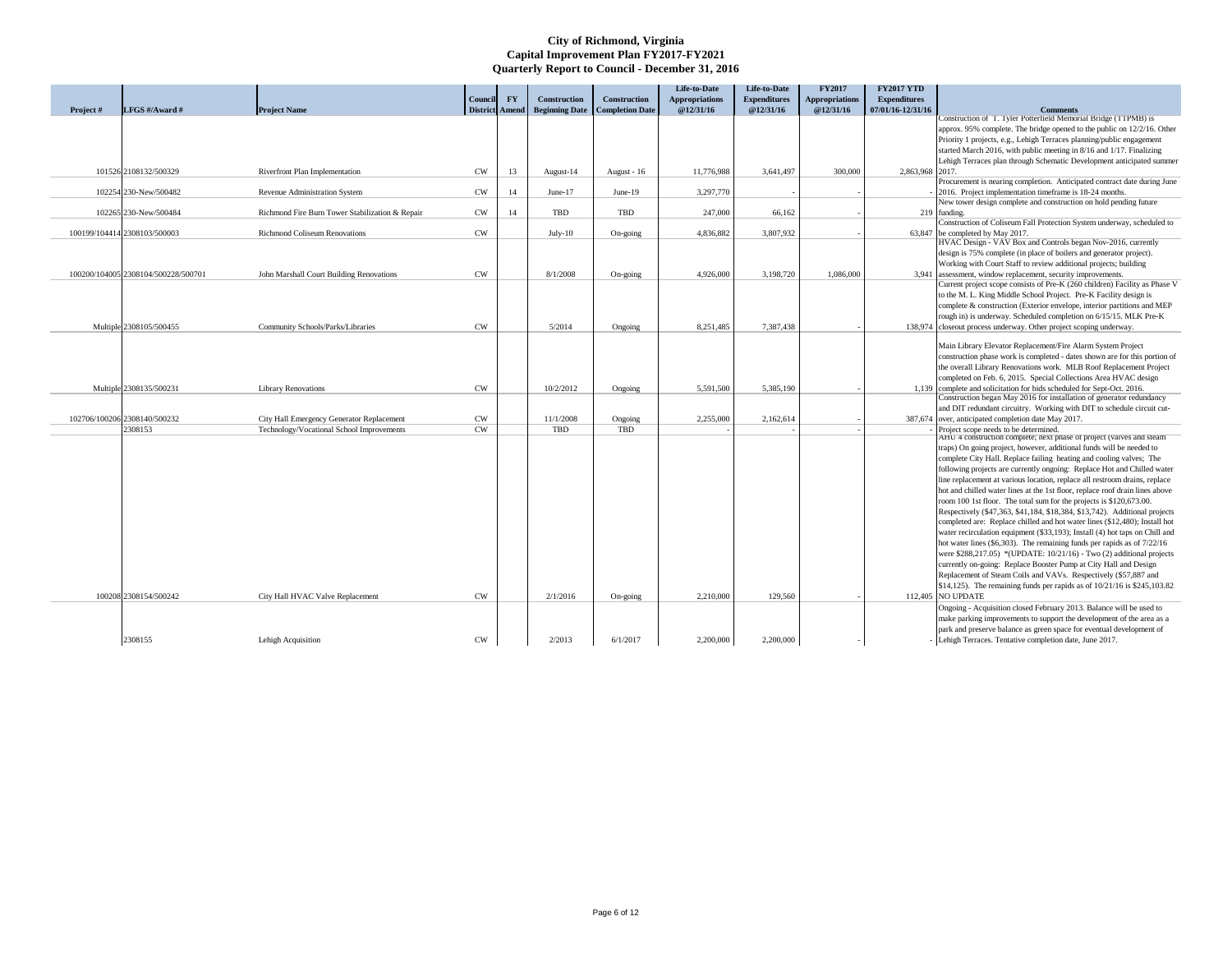|           |                          |                                                      |                                          |              |                                                               | Life-to-Date                       | Life-to-Date                     | <b>FY2017</b>                      | <b>FY2017 YTD</b>                        |                                                                                                                                                      |
|-----------|--------------------------|------------------------------------------------------|------------------------------------------|--------------|---------------------------------------------------------------|------------------------------------|----------------------------------|------------------------------------|------------------------------------------|------------------------------------------------------------------------------------------------------------------------------------------------------|
| Project # | LFGS #/Award #           | <b>Project Name</b>                                  | $\mathbf{F}\mathbf{Y}$<br><b>Council</b> | Construction | Construction<br>District Amend Beginning Date Completion Date | <b>Appropriations</b><br>@12/31/16 | <b>Expenditures</b><br>@12/31/16 | <b>Appropriations</b><br>@12/31/16 | <b>Expenditures</b><br>07/01/16-12/31/16 | <b>Comments</b>                                                                                                                                      |
|           |                          |                                                      |                                          |              |                                                               |                                    |                                  |                                    |                                          | Police Hq Water Heater construction completed; Fire Station 20 HVAC-                                                                                 |
|           |                          |                                                      |                                          |              |                                                               |                                    |                                  |                                    |                                          | completed; Fire Station 18 Boiler complete; Fire Station 23 HVAC                                                                                     |
|           |                          |                                                      |                                          |              |                                                               |                                    |                                  |                                    |                                          | Complete; 911 Emergency Communications Building, Radio Tower                                                                                         |
|           |                          |                                                      |                                          |              |                                                               |                                    |                                  |                                    |                                          | Building HVAC-A/E Services completed; RAA Datacenter HVAC-A/E                                                                                        |
|           |                          |                                                      |                                          |              |                                                               |                                    |                                  |                                    |                                          | Services completed. Upgrades to replace new HVAC systems for Fleet                                                                                   |
|           |                          |                                                      |                                          |              |                                                               |                                    |                                  |                                    |                                          | and paint booth start Feb 2016 - Apr 2016, Police and Fire Departments.<br>Replacement of roofing systems at Libraries and new Fleet facility - (IFB |
|           |                          |                                                      |                                          |              |                                                               |                                    |                                  |                                    |                                          | complete - Const. Start Mar 2016 - Sept 2016). Asphalt overlaying of                                                                                 |
|           |                          |                                                      |                                          |              |                                                               |                                    |                                  |                                    |                                          | parking lots. New generators and monitoring systems for Emergency                                                                                    |
|           |                          |                                                      |                                          |              |                                                               |                                    |                                  |                                    |                                          | Operations (Need contract modification). Upgrades to exterior lighting of                                                                            |
|           |                          |                                                      |                                          |              |                                                               |                                    |                                  |                                    |                                          | City facilities - (Const. Start Mar 2016 - Aug 2016); The following                                                                                  |
|           |                          |                                                      |                                          |              |                                                               |                                    |                                  |                                    |                                          | project is currently in Design A/E and on-going: Police Parking Decks                                                                                |
|           |                          |                                                      |                                          |              |                                                               |                                    |                                  |                                    |                                          | Repairs at 3rd Precinct and Training Academy. The cost for A/E design is                                                                             |
|           |                          |                                                      |                                          |              |                                                               |                                    |                                  |                                    |                                          | \$66,050.00 and is scheduled to be completed by Aug. 31, 2016.                                                                                       |
|           |                          |                                                      |                                          |              |                                                               |                                    |                                  |                                    |                                          | Construction will be from FY 17 and estimated to be \$300,000 and                                                                                    |
|           |                          |                                                      |                                          |              |                                                               |                                    |                                  |                                    |                                          | completed May 2017. Additional project completed are: Demo of Wall<br>at Festival Park (\$2,950); Install new fence at Festival Park; Install new    |
|           |                          |                                                      |                                          |              |                                                               |                                    |                                  |                                    |                                          | air duct box at City Hall Parking deck (\$8,544.00); Replace floor in                                                                                |
|           |                          |                                                      |                                          |              |                                                               |                                    |                                  |                                    |                                          | elevators at City Jail (\$8,700.00); Back up cooling Units for DIT - City                                                                            |
|           |                          |                                                      |                                          |              |                                                               |                                    |                                  |                                    |                                          | Hall (\$19,489.00); New Exhaust fan and controls Fleet Paint Booth                                                                                   |
|           |                          |                                                      |                                          |              |                                                               |                                    |                                  |                                    |                                          | (\$48,400.00); New RTU 10 Ton at Fleet Maint. Bldg. (\$22,068); Install                                                                              |
|           |                          |                                                      |                                          |              |                                                               |                                    |                                  |                                    |                                          | Washer and Dryer at City Hall (\$9,630); Replace Fleet Maint. Roof                                                                                   |
|           |                          |                                                      |                                          |              |                                                               |                                    |                                  |                                    |                                          | (\$277,900) this project is currently in construction expected to be                                                                                 |
|           |                          |                                                      |                                          |              |                                                               |                                    |                                  |                                    |                                          | completed by Nov. 2016. * (Update 10/21/16) Additional projects<br>currently on-going are: 730 Bldg. Cooling Tower Repairs, Main Library             |
|           |                          |                                                      |                                          |              |                                                               |                                    |                                  |                                    |                                          | Interior Drain Line Repairs, SSide Operations at 3506 Hopkins Rd. -                                                                                  |
|           |                          |                                                      |                                          |              |                                                               |                                    |                                  |                                    |                                          | Replace HVAC split systems (Respectively: \$32,489.00, \$43,682.50,                                                                                  |
|           | Multiple 2308156C/500131 | <b>Major Building Renovations</b>                    | <b>CW</b>                                | 7/1/2008     | ongoing                                                       | 46,373,967                         | 43,612,264                       | 1,000,000                          |                                          | 407,682 \\$41,430.00) The balance in Rapids as of 10/21/16 is \$694,663.23                                                                           |
|           | 2308167                  | <b>Landmark Theater Renovations</b>                  | <b>CW</b>                                | Ongoing      | Ongoing                                                       | 8,779,601                          | 8,779,600                        |                                    |                                          | Complete                                                                                                                                             |
|           |                          |                                                      |                                          |              |                                                               |                                    |                                  |                                    |                                          | North Ave., Westover Hills, Belmont Ave., Hull St. & Broad Rock                                                                                      |
|           |                          |                                                      |                                          |              |                                                               |                                    |                                  |                                    |                                          | Branch Library Projects and Main Library Lower Level Auditorium                                                                                      |
|           |                          |                                                      |                                          |              |                                                               |                                    |                                  |                                    |                                          | Project are complete. East End BL Project construction phase work                                                                                    |
|           |                          |                                                      |                                          |              |                                                               |                                    |                                  |                                    |                                          | completed in Oct.13. Main Library 2nd Floor renovation IFB scheduled                                                                                 |
|           |                          |                                                      |                                          |              |                                                               |                                    |                                  |                                    |                                          | for June/14 with a construction completion scheduled for Feb/15. Ginter                                                                              |
|           |                          |                                                      |                                          |              |                                                               |                                    |                                  |                                    |                                          | Park BL scheduled for construction start of June./15. Completion                                                                                     |
|           |                          |                                                      |                                          |              |                                                               |                                    |                                  |                                    |                                          | scheduled for completion Jan/2016. West End BL Project returned to<br>program & re-starting design work. Design for remaining program                |
|           |                          |                                                      |                                          |              |                                                               |                                    |                                  |                                    |                                          | projects essentially complete. Construction dates are current projections                                                                            |
|           |                          |                                                      |                                          |              |                                                               |                                    |                                  |                                    |                                          | for overall program per extended funding and essentially one project per                                                                             |
|           |                          |                                                      |                                          |              |                                                               |                                    |                                  |                                    |                                          | year. West End design completed and IFB in process. West End Branch                                                                                  |
|           | Multiple 2308196/500273  | Library Technology Upgrades & Renovations Program    | <b>CW</b>                                | 5/2010       | May/2017                                                      | 11,513,071                         | 9,988,481                        | 553,424                            |                                          | 43,046 construction started Oct./2016 for completion in May/2017.                                                                                    |
|           |                          |                                                      |                                          |              |                                                               |                                    |                                  |                                    |                                          |                                                                                                                                                      |
|           |                          |                                                      |                                          |              |                                                               |                                    |                                  |                                    |                                          |                                                                                                                                                      |
|           |                          |                                                      |                                          |              |                                                               |                                    |                                  |                                    |                                          | Multi-project program with four Phase I projects: Broad Rock ES, Oak                                                                                 |
|           |                          |                                                      |                                          |              |                                                               |                                    |                                  |                                    |                                          | Grove ES, M.L. King MS & Huguenot HS. BRES & OGES projects<br>complete and opened 1/2/2013 on schedule. MLKMS Project Phase III                      |
|           |                          |                                                      |                                          |              |                                                               |                                    |                                  |                                    |                                          | construction complete and new school opened 1/6/2014 on schedule -                                                                                   |
|           |                          |                                                      |                                          |              |                                                               |                                    |                                  |                                    |                                          | Phase IV demolition of existing school and completion of south end school                                                                            |
|           |                          |                                                      |                                          |              |                                                               |                                    |                                  |                                    |                                          | construction and site work complete July 2014. MLKMS Phase IV                                                                                        |
|           |                          |                                                      |                                          |              |                                                               |                                    |                                  |                                    |                                          | completed and Phase V (Pre-K) construction underway. HHS primary                                                                                     |
|           |                          |                                                      |                                          |              |                                                               |                                    |                                  |                                    |                                          | construction underway and on schedule for 1/5/2015 new school opening.                                                                               |
|           |                          |                                                      |                                          |              |                                                               |                                    |                                  |                                    |                                          | Remaining existing school demo & site work scheduled for completion<br>Fall./15. Huguenot HS project completed and project closeout underway.        |
|           | Multiple 2308198/500160  | School CIP Planning & Construction                   | ${\rm\bf CW}$                            | Sept. 2011   | On-going                                                      | 186,888,204                        | 174,843,773                      |                                    |                                          | 355,470 Planning for new school projects underway.                                                                                                   |
|           |                          |                                                      |                                          |              |                                                               |                                    |                                  |                                    |                                          |                                                                                                                                                      |
|           |                          |                                                      |                                          |              |                                                               |                                    |                                  |                                    |                                          | City Hall Boiler Re-configuration-Construction 99% complete - to install                                                                             |
|           |                          |                                                      |                                          |              |                                                               |                                    |                                  |                                    |                                          | new boiler water feed valves and controls; The following project is in<br>Design A/E and is currently on-going. The Design cost \$17,700.00 and      |
|           |                          |                                                      |                                          |              |                                                               |                                    |                                  |                                    |                                          | shall be completed by Aug. 31. Construction is estimated to be                                                                                       |
|           |                          |                                                      |                                          |              |                                                               |                                    |                                  |                                    |                                          | approximately \$200,000.00 and to be completed next spring April 2017.                                                                               |
|           |                          |                                                      |                                          |              |                                                               |                                    |                                  |                                    |                                          | The remaining funds per Rapids as of 6/22/16 \$800,859.09. Additional                                                                                |
|           |                          |                                                      |                                          |              |                                                               |                                    |                                  |                                    |                                          | projects on-going include replace AHU #5 and City Hall Cooling Towers                                                                                |
|           | 100216 2308223/500246    | City Hall Replacement of Boilers and Related Systems | <b>CW</b>                                | 3/31/2009    | ongoing                                                       | 496,000                            | 283,195                          |                                    |                                          | 13,097 support repairs. Both projects have been awarded. NO UPDATE                                                                                   |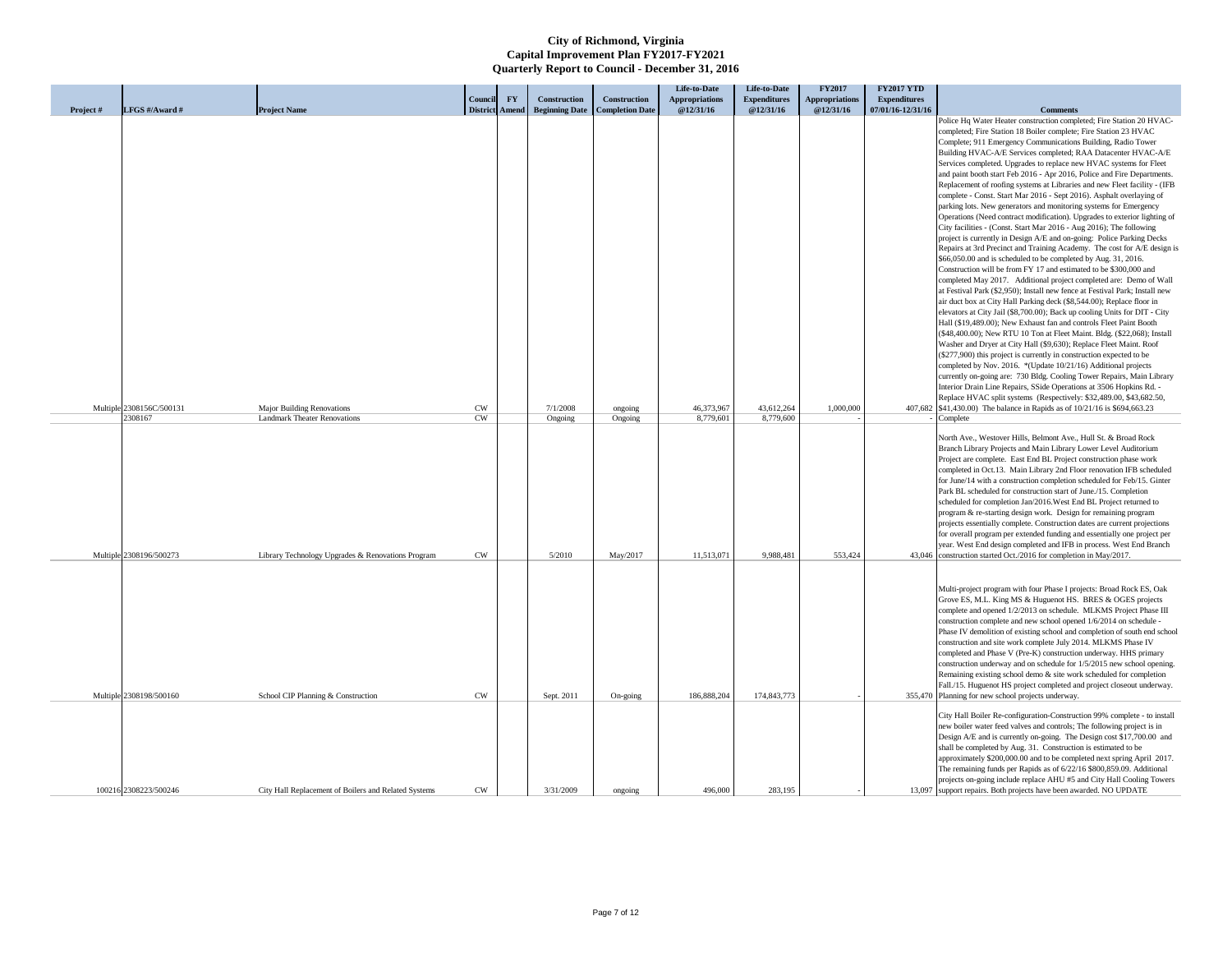|          |                                |                                                  |                                         |                        |                     |                                                         | Life-to-Date                       | Life-to-Date                     | <b>FY2017</b>                      | <b>FY2017 YTD</b>                        |                                                                                                                                                       |
|----------|--------------------------------|--------------------------------------------------|-----------------------------------------|------------------------|---------------------|---------------------------------------------------------|------------------------------------|----------------------------------|------------------------------------|------------------------------------------|-------------------------------------------------------------------------------------------------------------------------------------------------------|
| Project# | LFGS #/Award #                 | <b>Project Name</b>                              | <b>Council</b><br><b>District Amend</b> | $\mathbf{F}\mathbf{Y}$ | <b>Construction</b> | Construction<br><b>Beginning Date</b>   Completion Date | <b>Appropriations</b><br>@12/31/16 | <b>Expenditures</b><br>@12/31/16 | <b>Appropriations</b><br>@12/31/16 | <b>Expenditures</b><br>07/01/16-12/31/16 | <b>Comments</b>                                                                                                                                       |
|          |                                |                                                  |                                         |                        |                     |                                                         |                                    |                                  |                                    |                                          | The City hired an Architectural firm in Sept. of 2011. To date the firm has                                                                           |
|          |                                |                                                  |                                         |                        |                     |                                                         |                                    |                                  |                                    |                                          | completed a space utilization study and provided three options for the<br>build-out of temporary office space in 730 East Broad Street to             |
|          |                                |                                                  |                                         |                        |                     |                                                         |                                    |                                  |                                    |                                          | accommodate staff during major construction in City Hall. Construction                                                                                |
|          |                                |                                                  |                                         |                        |                     |                                                         |                                    |                                  |                                    |                                          | and MEP drawing should be completed by Dec. 3, 2012. The City has                                                                                     |
|          |                                |                                                  |                                         |                        |                     |                                                         |                                    |                                  |                                    |                                          | hired the A/E firm for renovation design of first, third, fourth floor.                                                                               |
|          |                                |                                                  |                                         |                        |                     |                                                         |                                    |                                  |                                    |                                          | Construction start scheduled for May 15, 2015 for schedule completion of<br>1st & 4th floors Dec./2015. Phase III design for 1st Fl. Finance complete |
|          |                                |                                                  |                                         |                        |                     |                                                         |                                    |                                  |                                    |                                          | and IFB due 12/8/16. Construction start Feb 1 with scheduled completion                                                                               |
|          | Multiple 2308235/500438        | <b>City Hall Renovation Project</b>              | <b>CW</b>                               | 13                     | 2/11/2013           | on-going                                                | 3,808,742                          | 2,992,512                        |                                    |                                          | 35,783 for Aug/2017.                                                                                                                                  |
|          |                                |                                                  |                                         |                        |                     |                                                         |                                    |                                  |                                    |                                          |                                                                                                                                                       |
|          |                                |                                                  |                                         |                        |                     |                                                         |                                    |                                  |                                    |                                          | RVA One is preparing to move from "soft launch" status to full                                                                                        |
|          |                                |                                                  |                                         |                        |                     |                                                         |                                    |                                  |                                    |                                          | operations. As of 7/20/2016, a total of 25,311 cases have been processed                                                                              |
|          |                                |                                                  |                                         |                        |                     |                                                         |                                    |                                  |                                    |                                          | using the new system. Since the decommissioning of the legacy CRS<br>system in June 2016, all call center agents are now using the RVA One            |
|          |                                |                                                  |                                         |                        |                     |                                                         |                                    |                                  |                                    |                                          | system for most service request types (except for dome DPU-related                                                                                    |
|          |                                |                                                  |                                         |                        |                     |                                                         |                                    |                                  |                                    |                                          | service requests). Next steps include User Acceptance Testing (UAT) for                                                                               |
|          |                                |                                                  |                                         |                        |                     |                                                         |                                    |                                  |                                    |                                          | the SeeClickFix (mobile application) and City works interfaces, as well as                                                                            |
|          | 102038 2308237/500443          | <b>Customer Relationship Management Program</b>  | <b>CW</b>                               | 13                     | Q1FY14              | FY2018                                                  | 2,318,350                          | 1,218,565                        |                                    |                                          | 24,759 implementation of a web-based service request submission tool                                                                                  |
|          |                                |                                                  |                                         |                        |                     |                                                         |                                    |                                  |                                    |                                          | Current Project - A/E Services needed to pave rear parking lot, install new                                                                           |
|          |                                |                                                  |                                         |                        |                     |                                                         |                                    |                                  |                                    |                                          | canopy. Design recently completed for site work and new canopies. Phase                                                                               |
|          |                                |                                                  |                                         |                        |                     |                                                         |                                    |                                  |                                    |                                          | I IFB scheduled for Oct/2016 for construction start in Feb./2017. Phase II                                                                            |
|          | 100219 2308239/500248          | RAA Buildings and Property Improvements          | <b>CW</b>                               | 13                     | 9/1/2012            | On-going                                                | 1,175,000                          | 109,783                          | 575,000                            | 9.825                                    | construction start scheduled for May/2017 and completion in Oct/2017.<br>The city has entered into a contract with Motorola Solutions, Inc. for a     |
|          |                                |                                                  |                                         |                        |                     |                                                         |                                    |                                  |                                    |                                          | turn-key replacement of the city's radio system. New tower sites have                                                                                 |
|          |                                |                                                  |                                         |                        |                     |                                                         |                                    |                                  |                                    |                                          | been identified and approved by the Planning Commission. Delivery of                                                                                  |
|          |                                |                                                  |                                         |                        |                     |                                                         |                                    |                                  |                                    |                                          | public safety radios is expected in spring of 2017 with the remaining<br>general government radios and new system as a whole projected to be          |
|          | 100221 2308302/500250          | 800 MHz Radio System Update & Equip. Replacement | <b>CW</b>                               | 12                     | On-going            | On-going                                                | 28,212,000                         | 670,877                          | 13,083,000                         |                                          | 103,945 completed in late 2020.                                                                                                                       |
|          |                                |                                                  |                                         |                        |                     |                                                         |                                    |                                  |                                    |                                          |                                                                                                                                                       |
|          |                                |                                                  |                                         |                        |                     |                                                         |                                    |                                  |                                    |                                          | The RFP for architectural design and engineering services was published                                                                               |
|          |                                |                                                  |                                         |                        |                     |                                                         |                                    |                                  |                                    |                                          | on September 24, 2014 with a proposal deadline of October 23, 2014. The<br>RFP evaluation committee has completed scoring of the proposals and a      |
|          |                                |                                                  |                                         |                        |                     |                                                         |                                    |                                  |                                    |                                          | contract is expected to be awarded during the month of Jan./15 with the                                                                               |
|          |                                |                                                  |                                         |                        |                     |                                                         |                                    |                                  |                                    |                                          | expectation that the design will be completed by summer, calendar year                                                                                |
|          |                                |                                                  |                                         |                        |                     |                                                         |                                    |                                  |                                    |                                          | 2015. Design completed. Construction schedule is pending FY17 funding.                                                                                |
|          |                                |                                                  |                                         |                        |                     |                                                         |                                    |                                  |                                    |                                          | Re-design efforts in progress and RFQ schedule for Feb/2017, RFP                                                                                      |
|          | 564661 500559                  | 9-1-1 Emergency Communications Center Expansion  | <b>CW</b>                               | 15                     | N/A                 | <b>TBD</b>                                              | 2,826,807                          | 317,885                          | 1,800,000                          |                                          | 35,830 scheduled for March 2017 and planned construction start May/2017.                                                                              |
|          |                                |                                                  |                                         |                        |                     |                                                         |                                    |                                  |                                    |                                          | Projects under construction (renovations); The following projects were                                                                                |
|          |                                |                                                  |                                         |                        |                     |                                                         |                                    |                                  |                                    |                                          | completed: Entrance lighting, Automatic Sliding Doors, Install exterior                                                                               |
|          |                                |                                                  |                                         |                        |                     |                                                         |                                    |                                  |                                    |                                          | transformer for LED fixtures. The total cost was \$40,322.00.                                                                                         |
|          | 100223 2308501/500252          | <b>City Hall Renovations</b>                     | <b>CW</b>                               |                        | 7/1/2008            | 1/1/2015                                                | 26,940,000                         | 26,884,155                       |                                    |                                          | Respectively (\$9,501.00, \$5,129.00, \$25,692.00) The remaining funds<br>per Rapids as of 7/22/16 are \$39,458.04 (500252-100223).                   |
|          |                                |                                                  |                                         |                        |                     |                                                         |                                    |                                  |                                    |                                          | Renovations to Fire Station No. 10 & No.13 complete. Fire Stations                                                                                    |
|          |                                |                                                  |                                         |                        |                     |                                                         |                                    |                                  |                                    |                                          | $\sqrt{N_0N_0}$ , 19, 20 & 21 scheduled for renovations with the start of construction                                                                |
|          |                                |                                                  |                                         |                        |                     |                                                         |                                    |                                  |                                    |                                          | at FS No. 20 in August 2016 and scheduled completion in April 2017.                                                                                   |
|          |                                |                                                  |                                         |                        |                     |                                                         |                                    |                                  |                                    |                                          | Design of FS No. 21 started July 2016 with IFB scheduled for late<br>February 2017. The plan calls for one station to be completed as the next        |
|          | Multiple 2308929/500272/500555 | <b>Fire Station Renovations</b>                  | <b>CW</b>                               |                        | On-going            | On-going                                                | 8,663,424                          | 5,844,469                        | 1,963,424                          |                                          | 337,303 renovation starts.                                                                                                                            |
|          |                                |                                                  |                                         |                        |                     |                                                         |                                    |                                  |                                    |                                          |                                                                                                                                                       |
|          |                                |                                                  |                                         |                        |                     |                                                         |                                    |                                  |                                    |                                          | HVAC System (RTU 2) complete; Seal and re-stripe parking lot                                                                                          |
|          |                                |                                                  |                                         |                        |                     |                                                         |                                    |                                  |                                    |                                          | completed; renovate control room in progress. Roof replacement; The                                                                                   |
|          |                                |                                                  |                                         |                        |                     |                                                         |                                    |                                  |                                    |                                          | following project was completed 5/31/16 - Greenhouse Electrical<br>Renovations for \$5,218.00. Additionally, RTU #10 was replaced July                |
|          |                                |                                                  |                                         |                        |                     |                                                         |                                    |                                  |                                    |                                          | $2016$ (\$15,223.00). The remaining funds per Rapids as of $7/22/16$ are                                                                              |
|          |                                |                                                  |                                         |                        |                     |                                                         |                                    |                                  |                                    |                                          | \$1,191,783.40 (500261-100228). Current projects are boiler replacement,                                                                              |
|          | 100228 2308931/500261          | Juvenile Detention center                        | <b>CW</b>                               |                        | 7/1/2008            | On-going                                                | 2,800,003                          | 1,591,496                        | 185,000                            |                                          | 8,274 HVAC upgrades, fire alarm upgrades.<br>Projects under construction, to support the renovations for the Fire                                     |
|          | 100229 2308933/500269          | City Hall Interior Renovations                   | <b>CW</b>                               |                        | On-going            | On-going                                                | 631,000                            | 614,801                          |                                    |                                          | Alarm/Sprinkler Project . City Council Suite renovation                                                                                               |
|          |                                |                                                  |                                         |                        |                     |                                                         |                                    |                                  |                                    |                                          | Dark fiber optic to be installed in the south of the James as part of ITS                                                                             |
|          |                                |                                                  |                                         | 1 <sub>1</sub>         |                     |                                                         |                                    |                                  |                                    |                                          | Signal System Project. Main Library, 911 Building, DPU at Maury                                                                                       |
|          | 101848/104408 290-New/500420   | Richmond Fiber Optics Network System             | CW                                      |                        | On-going            | On-going                                                | 1,350,000                          | 449,410                          | 350,000                            |                                          | 141,140 connected to the fiber optic network. No change in 2nd qtr.                                                                                   |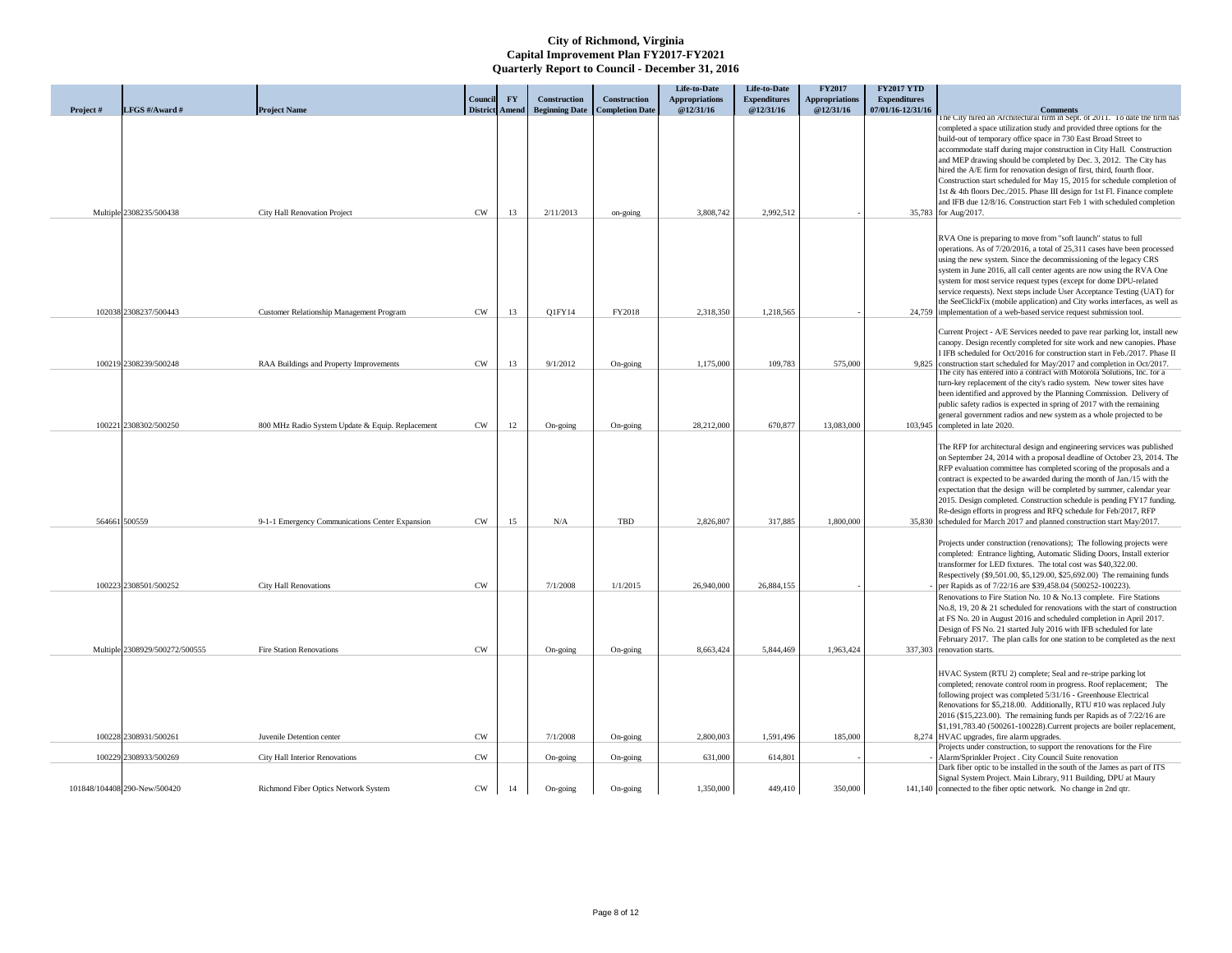|           |                                                    |                                                                                 |                        |           |                                                             |                                               | Life-to-Date                       | Life-to-Date                     | <b>FY2017</b>                      | <b>FY2017 YTD</b>                        |                                                                                                                                                                                                                                                                                                                                                                                                                                                                                                                                                                                                                                                                                                                                                                                                                    |
|-----------|----------------------------------------------------|---------------------------------------------------------------------------------|------------------------|-----------|-------------------------------------------------------------|-----------------------------------------------|------------------------------------|----------------------------------|------------------------------------|------------------------------------------|--------------------------------------------------------------------------------------------------------------------------------------------------------------------------------------------------------------------------------------------------------------------------------------------------------------------------------------------------------------------------------------------------------------------------------------------------------------------------------------------------------------------------------------------------------------------------------------------------------------------------------------------------------------------------------------------------------------------------------------------------------------------------------------------------------------------|
| Project # | LFGS #/Award #                                     | <b>Project Name</b>                                                             | <b>Council</b>         | <b>FY</b> | <b>Construction</b><br><b>District Amend Beginning Date</b> | <b>Construction</b><br><b>Completion Date</b> | <b>Appropriations</b><br>@12/31/16 | <b>Expenditures</b><br>@12/31/16 | <b>Appropriations</b><br>@12/31/16 | <b>Expenditures</b><br>07/01/16-12/31/16 | <b>Comments</b>                                                                                                                                                                                                                                                                                                                                                                                                                                                                                                                                                                                                                                                                                                                                                                                                    |
|           |                                                    |                                                                                 |                        |           |                                                             |                                               |                                    |                                  |                                    |                                          | Project is in progress. Working with the Workforce Development Program<br>to utilize their skilled labor to produce bike racks. 225 post-and-ring racks<br>locally fabricated have been installed. 30 "staple" (inverted U) racks were<br>completed for the "Go Bike" project in collaboration with the Chamber of<br>Commerce, 12 of which have been installed. 60 "staple" style racks are in                                                                                                                                                                                                                                                                                                                                                                                                                    |
|           | 101939 2908023/500435                              | <b>Bicycle Parking Racks</b>                                                    | <b>CW</b>              | 13        | 4/30/2013                                                   | Ongoing                                       | 150,000                            | 51,638                           | 25,000                             |                                          | production. A total of 386 bike racks have been installed since the start of<br>1,894 the initiative.                                                                                                                                                                                                                                                                                                                                                                                                                                                                                                                                                                                                                                                                                                              |
|           |                                                    |                                                                                 |                        |           |                                                             |                                               |                                    |                                  |                                    |                                          | 3rd & 4th Canal St Traffic Signal Upgrade begin construction March<br>2017. Harrison St @ Park & Grove Signal Upgrade under construction.<br>New Signal @ Nicholson St and Williamsburg Ave construction                                                                                                                                                                                                                                                                                                                                                                                                                                                                                                                                                                                                           |
|           | Multiple 2908122C/500289                           | <b>Traffic Control Installations</b>                                            | ${\rm\bf CW}$          |           | Ongoing                                                     | Ongoing                                       | 7,778,858                          | 6,815,563                        | 200,000                            |                                          | 68,350 completed.<br>For state reimbursable funding portion the project is complete. The                                                                                                                                                                                                                                                                                                                                                                                                                                                                                                                                                                                                                                                                                                                           |
|           | 100643 2908123/500338/339                          | Street Name Sign Program                                                        | CW                     |           | Ongoing                                                     | Ongoing                                       | 668,976                            | 622,270                          |                                    |                                          | remainder of the project will continue with city General Fund dollars as<br>funding allows.                                                                                                                                                                                                                                                                                                                                                                                                                                                                                                                                                                                                                                                                                                                        |
|           |                                                    |                                                                                 |                        |           |                                                             |                                               |                                    |                                  |                                    |                                          | Six Intersection Signal Upgrade project construction completed. 23rd &<br>Fairfield Ave roundabout project construction completed. 25th & Nine<br>Mile Rd roundabout project construction completed. Brookland Park Blvd,<br>Dill Ave roundabout project construction completed. Processing final                                                                                                                                                                                                                                                                                                                                                                                                                                                                                                                  |
|           | Multiple 2908130/500302/303/304/305                | TEA-21 Safety Improvements                                                      | <b>CW</b>              |           | 3/15/2008                                                   | Ongoing                                       | 25,311,151                         | 19,602,019                       |                                    |                                          | payment                                                                                                                                                                                                                                                                                                                                                                                                                                                                                                                                                                                                                                                                                                                                                                                                            |
|           | Multiple 2908135/500421                            | Safety Improvement Contingency                                                  | ${\rm\bf CW}$          |           | Ongoing                                                     | Ongoing                                       | 454,406                            | 301,052                          |                                    |                                          | Several projects. No change for 2nd qtr.                                                                                                                                                                                                                                                                                                                                                                                                                                                                                                                                                                                                                                                                                                                                                                           |
|           | 2908136<br>100577 2908138/500363                   | Parking Meter Enhancement Program<br>Richmond Signal System Improvements (CMAQ) | <b>CW</b><br><b>CW</b> |           | Ongoing<br>Ongoing                                          | Ongoing<br>Ongoing                            | 75,000<br>3,739,000                | 74,997<br>2,897,103              |                                    |                                          | Project complete, account closed.<br>Construction completed. Closing out in process. Federal Project. Funds<br>will need to be re-appropriated in accordance with VDOT 6-year plan.<br>No change in 2nd qtr.                                                                                                                                                                                                                                                                                                                                                                                                                                                                                                                                                                                                       |
|           |                                                    |                                                                                 |                        |           |                                                             |                                               |                                    |                                  |                                    |                                          | Floyd Avenue Bike Boulevard construction completed. Manchester<br>Bridge Bike Lane construction start construction in Aug. Lee Bridge Bike<br>Lane will start construction in Aug, 2015. W. Leigh St (Myers St to                                                                                                                                                                                                                                                                                                                                                                                                                                                                                                                                                                                                  |
|           | Multiple 2908222/500309                            | Bike Lanes/Bike Boulevards (Bike Lanes "Sharrows")                              | <b>CW</b>              | 12        | Ongoing                                                     | Ongoing                                       | 3,150,000                          | 1,066,796                        | 500,000                            |                                          | 23,579 Dineen St) Bike Lane construction 90% completed.                                                                                                                                                                                                                                                                                                                                                                                                                                                                                                                                                                                                                                                                                                                                                            |
|           | 100613 2908232/500307/313/314                      | <b>ITS</b> Signal System                                                        | $\mathrm{CW}$          | 12        | <b>July 2013</b>                                            | June 2017                                     | 10,000,000                         | 3,773,326                        |                                    |                                          | Construction is underway (about 35% completed).                                                                                                                                                                                                                                                                                                                                                                                                                                                                                                                                                                                                                                                                                                                                                                    |
|           |                                                    |                                                                                 |                        |           |                                                             |                                               |                                    |                                  |                                    |                                          | Several projects: SRTS project - Construction completed. Invoicing<br>process. Belmont Roundabout - Construction completed. Invoicing<br>process. Circles at Franklin St and concrete median at Riverside Dr and<br>New Kent Rd - construction on-going. Speed tables on Seminary Ave, St<br>Christopher Rd, and Clarence St - construction is scheduled for February<br>2017. Crosswalk and RRFB at Three Chopt Rd and Towana Rd - Design<br>completed. Construction is scheduled for March 2017. Splitters and speed<br>table on Granite Ave - Design completed. Construction is scheduled for<br>May 2017. Circles at Dorset Rd - 50% Design completed. Idlewood Ave<br>Roundabout - R/W acquisition. underway. Potential projects throughout<br>158,884 the City - Estimate construction date for 2017 - 2018. |
|           | Multiple 2908910/500361                            | Citywide Traffic Calming                                                        | <b>CW</b>              |           | Ongoing                                                     | Ongoing                                       | 4,450,000                          | 3,265,107                        | 200,000                            |                                          | Funding committed to match federal grants awarded to the City. No                                                                                                                                                                                                                                                                                                                                                                                                                                                                                                                                                                                                                                                                                                                                                  |
|           | Multiple 2918122C/500427                           | Matching Funds For Federal Grants                                               | <b>CW</b>              |           | Ongoing                                                     | Ongoing                                       | 944,000                            | 237,876                          | 70,000                             |                                          | $3,781$ change in 2nd qtr.<br>Funds used for various city-wide emergency repair and unfunded projects.                                                                                                                                                                                                                                                                                                                                                                                                                                                                                                                                                                                                                                                                                                             |
|           | Multiple 2918128C/500290                           | Streets, Sidewalks, Alley Extensions and Improvements                           | <b>CW</b>              |           | Ongoing                                                     | Ongoing                                       | 23,606,214                         | 20,027,732                       | 776,848                            |                                          | 306,798 No change in 2nd qtr.                                                                                                                                                                                                                                                                                                                                                                                                                                                                                                                                                                                                                                                                                                                                                                                      |
|           | Multiple 2918129/500538                            | Misc. Urban Aid                                                                 | <b>CW</b>              |           | Ongoing                                                     | Ongoing                                       | 1,403,062                          | 1,332,869                        |                                    |                                          | Contingency funds used to cover project overruns. No change in 2nd qtr.                                                                                                                                                                                                                                                                                                                                                                                                                                                                                                                                                                                                                                                                                                                                            |
|           | 102575 2918186/500539                              | <b>ISTEA Projects</b>                                                           | <b>CW</b>              |           | Ongoing                                                     | Ongoing                                       | 1,543,895                          | 809,878                          |                                    |                                          | Federal projects. No change in 2nd qtr.                                                                                                                                                                                                                                                                                                                                                                                                                                                                                                                                                                                                                                                                                                                                                                            |
|           | 2918210                                            | Project Planning and Programming                                                | <b>CW</b>              |           | Ongoing                                                     | Ongoing                                       | 472,000                            | 474,864                          |                                    |                                          | Project overspent. No change in 2nd qtr.                                                                                                                                                                                                                                                                                                                                                                                                                                                                                                                                                                                                                                                                                                                                                                           |
|           | 102579 2918290/500541                              | Streets/Sidewalks/Bikeways/Trails/Ramps                                         | <b>CW</b>              |           | Ongoing                                                     | Ongoing                                       | 1,250,000                          | 452,505                          |                                    |                                          | Payments being processed. No change in 2nd qtr.<br>VDOT administered, City matching funds only. Broad St. Phase complete,                                                                                                                                                                                                                                                                                                                                                                                                                                                                                                                                                                                                                                                                                          |
|           | 101692 2918364/500369                              | Commonwealth Gateway Interstate Landscaping                                     | <b>CW</b>              | 12        | 03/2012                                                     | 8/1/2015                                      | 426,000                            | 97,223                           |                                    |                                          | Nine Mile Rd. complete. Richmond Gateway Sign project under<br>construction anticipate August completion.                                                                                                                                                                                                                                                                                                                                                                                                                                                                                                                                                                                                                                                                                                          |
|           | 100540/101733 2918507/500380/500381                | Curb Ramps for the Mobility Impaired                                            | <b>CW</b>              |           | Ongoing                                                     | Ongoing                                       | 1,225,000                          | 1,215,576                        |                                    |                                          | Projects complete.<br>Funding used to supplement sidewalk projects: 300-400 Pine, 2200                                                                                                                                                                                                                                                                                                                                                                                                                                                                                                                                                                                                                                                                                                                             |
|           | Multiple 2918510/500387<br>Multiple 2918515/500286 | Neighborhood Sidewalk Improvements                                              | CW                     |           | Ongoing                                                     | Ongoing                                       | 2,500,000                          | 2,374,579                        |                                    |                                          | Idlewood and 3400 Idlewood construction underway                                                                                                                                                                                                                                                                                                                                                                                                                                                                                                                                                                                                                                                                                                                                                                   |
|           |                                                    | <b>Transportation Projects</b>                                                  | CW                     |           | 3/10/2008                                                   | Ongoing                                       | 49,063,751                         | 43,376,387                       | 3,626,848                          |                                          | 3,022,671 On going City paving program. Projects to begin Spring 2017.<br>FY 16 Sidewalks : under construction. FY17 Sidewalks: Plans in                                                                                                                                                                                                                                                                                                                                                                                                                                                                                                                                                                                                                                                                           |
|           | Multiple 2918516/500161/500162                     | Sidewalk projects                                                               | <b>CW</b>              |           | Ongoing                                                     | Ongoing                                       | 10,009,987                         | 7,933,262                        | 300,000                            |                                          | 615,681 production now.                                                                                                                                                                                                                                                                                                                                                                                                                                                                                                                                                                                                                                                                                                                                                                                            |
|           | 2918755                                            | <b>Council District Project</b>                                                 | <b>CW</b>              |           | Ongoing                                                     | Ongoing                                       | 5,258,677                          | 5,258,676                        |                                    |                                          |                                                                                                                                                                                                                                                                                                                                                                                                                                                                                                                                                                                                                                                                                                                                                                                                                    |
|           |                                                    |                                                                                 |                        |           |                                                             |                                               |                                    |                                  |                                    |                                          | Inspection program is proceeding on schedule. 5th St. and 7th St. over<br>Leigh St. bids received August 2014 over budget. Negotiated with<br>Contractor to award project. Anticipate CN Start 11/14. 7th street bridge<br>over Leigh construction 99% complete, bridge open. 5th Street bridge<br>99% complete; Belvidere Street Br. over CSX/Brook rd Mill and Overlay                                                                                                                                                                                                                                                                                                                                                                                                                                           |
|           | Multiple 2928750/500315                            | Major Bridge Improvements                                                       | ${\rm\bf CW}$          |           | Ongoing                                                     | Ongoing                                       | 12,909,120                         | 6,772,602                        | 2,000,000                          |                                          | 39,054 completed 2/8/16. Lynhaven Ave over Broad Rock creek design @ 60%.<br>Funds will be used for various city-wide emergency stormwater                                                                                                                                                                                                                                                                                                                                                                                                                                                                                                                                                                                                                                                                         |
|           | 2938753                                            | Misc. Sewer Extensions                                                          | <b>CW</b>              |           | Ongoing                                                     | Ongoing                                       | 11,614,308                         | 11,586,827                       |                                    |                                          | replacement projects                                                                                                                                                                                                                                                                                                                                                                                                                                                                                                                                                                                                                                                                                                                                                                                               |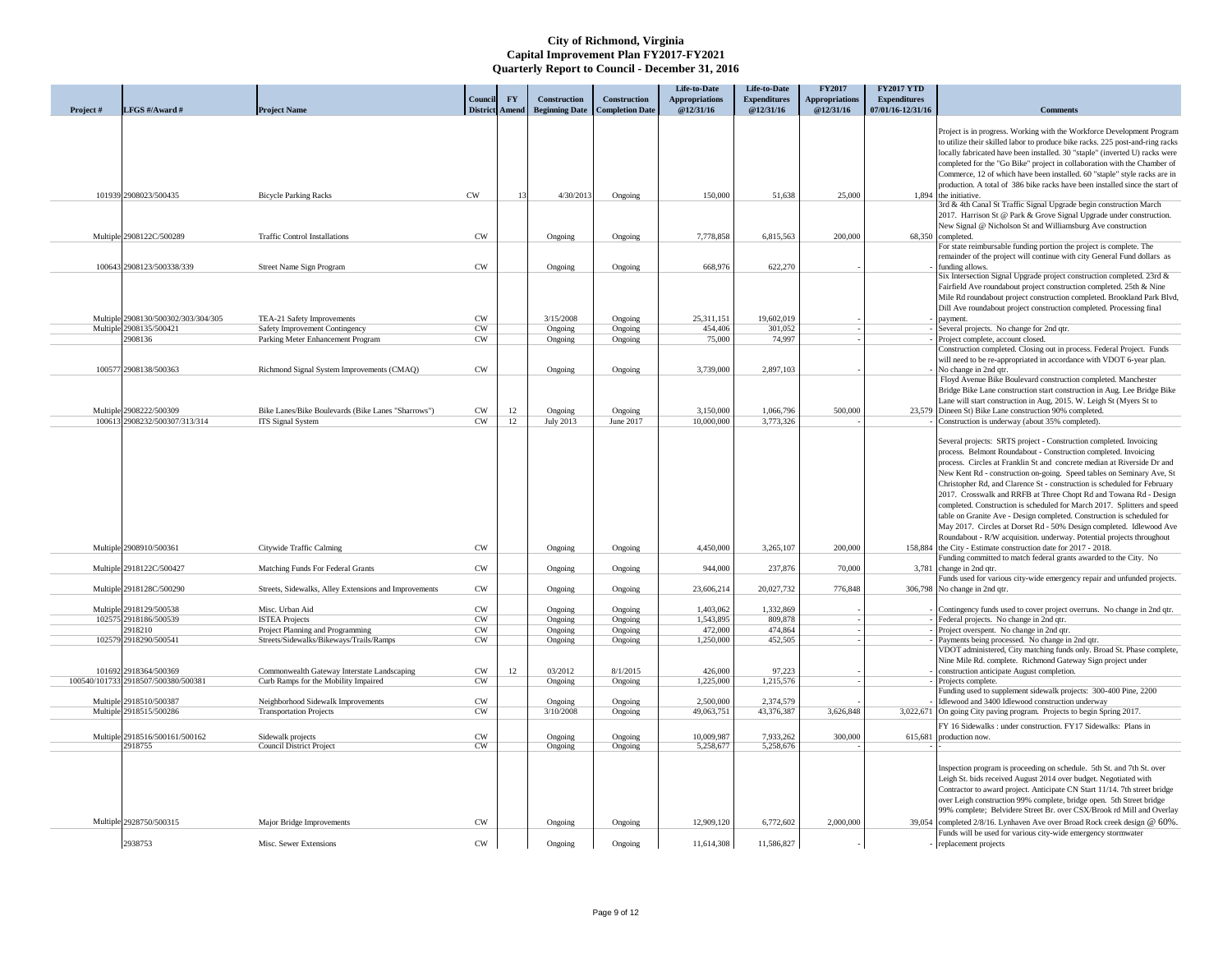| Project # | LFGS #/Award #            | <b>Project Name</b>                                                 | <b>Council</b>             | <b>FY</b>     | <b>Construction</b><br><b>District Amend Beginning Date   Completion Date</b> | Construction   | Life-to-Date<br><b>Appropriations</b><br>@12/31/16 | Life-to-Date<br><b>Expenditures</b><br>@12/31/16 | <b>FY2017</b><br><b>Appropriations</b><br>@12/31/16 | <b>FY2017 YTD</b><br><b>Expenditures</b><br>07/01/16-12/31/16<br><b>Comments</b>                                                               |
|-----------|---------------------------|---------------------------------------------------------------------|----------------------------|---------------|-------------------------------------------------------------------------------|----------------|----------------------------------------------------|--------------------------------------------------|-----------------------------------------------------|------------------------------------------------------------------------------------------------------------------------------------------------|
|           |                           |                                                                     |                            |               |                                                                               |                |                                                    |                                                  |                                                     | Various Projects are at different stages of implementation- 37th Street                                                                        |
|           |                           |                                                                     |                            |               |                                                                               |                |                                                    |                                                  |                                                     | Hull to McRand planned for Summer 2016; Commonwealth Ave                                                                                       |
|           |                           |                                                                     |                            |               |                                                                               |                |                                                    |                                                  |                                                     | construction planned Summer 2016; Cutshaw Avenue construction on hold                                                                          |
|           |                           |                                                                     |                            |               |                                                                               |                |                                                    |                                                  |                                                     | pending resolution of interagency stormwater issues. No change for 2nd                                                                         |
|           | Multiple 2948186/500266   | New Curb & Gutter Program - Urban                                   | ${\rm\bf CW}$              |               | Ongoing                                                                       | Ongoing        | 2,228,000                                          | 961,739                                          |                                                     | Various Projects are at different stages of implementation-Walsmley                                                                            |
|           |                           |                                                                     |                            |               |                                                                               |                |                                                    |                                                  |                                                     | Blvd. Sidewalks- Phase I construction complete. Phase II in design. No                                                                         |
|           | Multiple 2948187/500337   | New Sidewalk Program - Urban                                        | ${\rm\bf CW}$              |               | Ongoing                                                                       | Ongoing        | 1,300,000                                          | 950,556                                          |                                                     | change for 2nd qtr.                                                                                                                            |
|           |                           |                                                                     |                            |               |                                                                               |                |                                                    |                                                  |                                                     | Funding used to supplement Sidewalk Repair program. No change for 2nd                                                                          |
|           | Multiple 2948188/500317   | Sidewalk Improvement Program - Urban                                | ${\rm\bf CW}$              |               | Ongoing                                                                       | Ongoing        | 2,245,509                                          | 1,973,959                                        |                                                     |                                                                                                                                                |
|           | 100695 2948189/500346     | Pavement Rehabilitation - Urban                                     | ${\rm\bf CW}$              |               | Ongoing                                                                       | Ongoing        | 7,959,622                                          | 7,877,841                                        |                                                     | Resurfacing, paving, and slurry seal throughout the city. No change for<br>2nd qtr.                                                            |
|           | Multiple 2948190/500347   | Traffic Control Modernization - Urban                               | ${\rm\bf CW}$              |               | 10/31/2009                                                                    | 12/31/2013     | 2,300,000                                          | 2,071,228                                        |                                                     | Several locations, ongoing project.                                                                                                            |
|           |                           |                                                                     |                            |               |                                                                               |                |                                                    |                                                  |                                                     | Funding committed to supplement various projects. No change for 2nd                                                                            |
|           | Multiple 2948791/500343   | 4R Capital projects - Urban                                         | <b>CW</b>                  |               | Ongoing                                                                       | Ongoing        | 1,665,000                                          | 1,014,355                                        |                                                     | qtr.                                                                                                                                           |
|           | 100172 2958836/500340     | Urban Bridge Maintenance                                            | <b>CW</b>                  |               | Ongoing                                                                       | Ongoing        | 100,000                                            | 96,221                                           |                                                     | Bridge Maintenance funding. No change for 2nd qtr.                                                                                             |
|           | 101756 5008009/500393     | EDA Leigh Street Development (Redskins)                             | ${\rm\bf CW}$              | 13            | $Jan-13$                                                                      | $Jun-13$       | 10,000,000                                         | 9,999,999                                        |                                                     | Construction began Jan 13; \$7,025,969 has been borrowed and granted to<br>the EDA.                                                            |
|           | 101720 5008030/500377     | Gateway Plaza                                                       | <b>CW</b>                  | 13            | $Jul-13$                                                                      | Jan- $15$      | 11,250,000                                         | 11,250,000                                       |                                                     | Project in progress.                                                                                                                           |
|           |                           |                                                                     |                            |               |                                                                               |                |                                                    |                                                  |                                                     | Funds will be used in designated areas of Church Hill, Carver/NTW, and                                                                         |
|           |                           |                                                                     |                            |               |                                                                               |                |                                                    |                                                  |                                                     | Matthews Heights for approved infrastructure improvements. Start date                                                                          |
|           | Multiple 5008105C/500396  | (NIB) Citywide Neighborhood Improvements                            | ${\rm\bf CW}$              |               | 7/1/2000                                                                      | Ongoing        | 5,651,125                                          | 4,179,435                                        | 100,000                                             | 13,936 ASAP.                                                                                                                                   |
|           | 101765 5008176/500405     | Economic Development Investment Fund                                | CW                         |               | Ongoing                                                                       | Ongoing        | 2,687,158                                          | 2,670,308                                        |                                                     | Ongoing                                                                                                                                        |
|           |                           |                                                                     |                            |               |                                                                               |                |                                                    |                                                  |                                                     | Phase 1 signs installation complete. Replacing/repairing a couple of<br>damaged signs. The second phase of the project will involve the design |
|           |                           |                                                                     |                            |               |                                                                               |                |                                                    |                                                  |                                                     | and implementation of the pedestrian wayfinding piecethat is scheduled                                                                         |
|           |                           |                                                                     |                            |               |                                                                               |                |                                                    |                                                  |                                                     | to start design work within next 45-60 days, with an anticipated final                                                                         |
|           | 101519 2108123/500323     | Citywide Wayfinding Signage                                         | <b>CW</b>                  |               | 5/5/2011                                                                      | Dec-17         | 1,695,000                                          | 1,085,880                                        |                                                     | 10,728 installation by end of year. early 2018.                                                                                                |
|           | 101771 5008652/500411     | Planning and Pre-Development                                        | <b>CW</b>                  |               | Ongoing                                                                       | Ongoing        | 1,631,069                                          | 1,555,695                                        |                                                     | Ongoing                                                                                                                                        |
|           | 101522 5008766/500324     | <b>Building Demolition</b>                                          | <b>CW</b>                  |               | 7/1/1998                                                                      | Ongoing        | 6,200,000                                          | 5,865,546                                        |                                                     | 1st Qtr - 5 Full demolitions - 1 Stabilization 2nd Qtr - 1 demolition                                                                          |
|           |                           |                                                                     |                            |               |                                                                               |                |                                                    |                                                  |                                                     |                                                                                                                                                |
|           | 102337 7808103/500495     | School ADA Compliance                                               | $\mathrm{CW}$              |               | Ongoing                                                                       | Ongoing        | 22,308,706                                         | 22,769,160                                       |                                                     | Ongoing; Various Projects are at different stages of implementation                                                                            |
|           | 7808105/500493<br>7808107 | High School Athletic facilities<br>Renovation of Elementary Schools | ${\rm\bf CW}$<br><b>CW</b> | 13            | 11/2012<br>Ongoing                                                            | TBD<br>Ongoing | 2,658,438<br>18,559,289                            | 2,099,037<br>18,559,753                          |                                                     | \$88.3K encumbered for Wythe tennis courts.<br>Ongoing                                                                                         |
|           | 7808108                   | Renovation of High Schools                                          | <b>CW</b>                  |               | Ongoing                                                                       | Ongoing        | 5,186,401                                          | 5,186,401                                        |                                                     | Ongoing                                                                                                                                        |
|           | 7808111/500492            | <b>School Maintenance</b>                                           | <b>CW</b>                  |               | Ongoing                                                                       | Ongoing        | 89,407,753                                         | 70,763,774                                       | 9,000,000                                           | Ongoing                                                                                                                                        |
|           |                           |                                                                     |                            |               |                                                                               |                |                                                    |                                                  |                                                     |                                                                                                                                                |
|           |                           |                                                                     |                            |               |                                                                               |                |                                                    |                                                  |                                                     | After completion of the 30% design phase, GRTC and its partners have                                                                           |
|           |                           |                                                                     |                            |               |                                                                               |                |                                                    |                                                  |                                                     | entered semi-final design - 30% to 60%. The Final Design will begin                                                                            |
|           |                           |                                                                     |                            |               |                                                                               |                |                                                    |                                                  |                                                     | March 2016 with the construction phase starting June 2016. Construction                                                                        |
|           |                           |                                                                     |                            |               |                                                                               |                |                                                    |                                                  |                                                     | phase will be complete August 2017 with final Testing and Acceptance in                                                                        |
|           |                           |                                                                     |                            |               |                                                                               |                |                                                    |                                                  |                                                     | October 2017.                                                                                                                                  |
|           |                           |                                                                     |                            |               |                                                                               |                |                                                    |                                                  |                                                     | Note: The Virginia Department of Transportation (VDOT) will lead                                                                               |
|           | 104086 500628             | <b>GRTC Bus Rapid Transit</b>                                       | ${\rm\bf CW}$              |               | March 2016                                                                    | Oct-17         | 7,600,000                                          |                                                  | 3,800,000                                           | and manage the construction phase of the BRT project.                                                                                          |
| 104274    |                           | <b>Pedestrian Safety Crossing</b>                                   | CW                         |               | <b>TBD</b>                                                                    | <b>TBD</b>     | 200,000                                            |                                                  |                                                     | Scope and locations to be determined.                                                                                                          |
|           | 104129 500637             | Richmond Signal System South of the James (CMAQ)                    | <b>CW</b>                  |               | 3/15/2015                                                                     | 4/15/2017      | 600,000                                            |                                                  | 350,000                                             | Construction Underway.                                                                                                                         |
|           | 104128 500636             | Richmond Signal System Improvements West-North (CMAQ)               | CW                         |               | TBD                                                                           | TBD            | 500,000                                            |                                                  |                                                     | Waiting for VDOT to release Agreement.                                                                                                         |
|           | 104243 500653             | Urban Agricultural Site preparation                                 | <b>CW</b>                  |               | TBD                                                                           | TBD            | 25,000                                             | 13,760                                           |                                                     | 13,760 Scope Being Determined<br>Voting Machines have been received and ready for November elections.                                          |
|           | 104158 500641             | New Voting Machines                                                 | CW                         |               | May 2015                                                                      | Nov 2015       | 613,302                                            |                                                  |                                                     | Payment in process                                                                                                                             |
|           | 104579 500700             | <b>East District Initiative Building</b>                            | <b>CW</b>                  |               | Apr- $17$                                                                     | $1-Aug$        | 93,000                                             | 4,575                                            | 93,000                                              | 4,575 Commission Architectural Review meeting 01/24/17 Approved                                                                                |
|           | 104583 500702             | Police Headquarters Building                                        | <b>CW</b>                  |               | Jun-17                                                                        | $1-Dec$        | 888,000                                            |                                                  | 888,000                                             | <b>Additional Chiller Project</b>                                                                                                              |
|           | 104585 500703             | Police Training Academy Building                                    | <b>CW</b>                  |               | Apr- $17$                                                                     | $1$ -Oct       | 278,000                                            |                                                  | 278,000                                             | <b>Chiller Replacement</b>                                                                                                                     |
|           | 104674 500719             | Police Equestrian Community Center                                  | <b>CW</b>                  | 17            | TBD                                                                           | TBD            | 328,721                                            | 1,524                                            | 328,721                                             | 1,524 Design procurement in process for design completion June/2017.                                                                           |
|           |                           |                                                                     |                            |               |                                                                               |                |                                                    |                                                  |                                                     | Various projects under design and construction throughout the City.                                                                            |
|           | 9741603                   | Street Lighting - Special                                           | <b>CW</b>                  |               | On-going                                                                      | On-going       | 13,350,525                                         | 9,883,266                                        | 613,424                                             | Ongoing.                                                                                                                                       |
|           |                           |                                                                     |                            |               |                                                                               |                |                                                    |                                                  |                                                     |                                                                                                                                                |
|           | 9741602                   | Street Lighting/General                                             | CW                         |               | On-going                                                                      | On-going       | 34, 331, 390                                       | 23,006,647                                       | 300,000                                             | 326,277 Various projects under design and construction throughout the City.                                                                    |
|           |                           | <b>Citywide Projects Subtotal:</b>                                  |                            |               |                                                                               |                | 881,927,655                                        | 699,070,552                                      | 51,316,689                                          | 10,512,305                                                                                                                                     |
|           |                           | <b>Capital Improvement Plan Sub-Total:</b>                          |                            | 1,148,228,529 | 849,105,069                                                                   | 71,599,039     | 27,224,001                                         |                                                  |                                                     |                                                                                                                                                |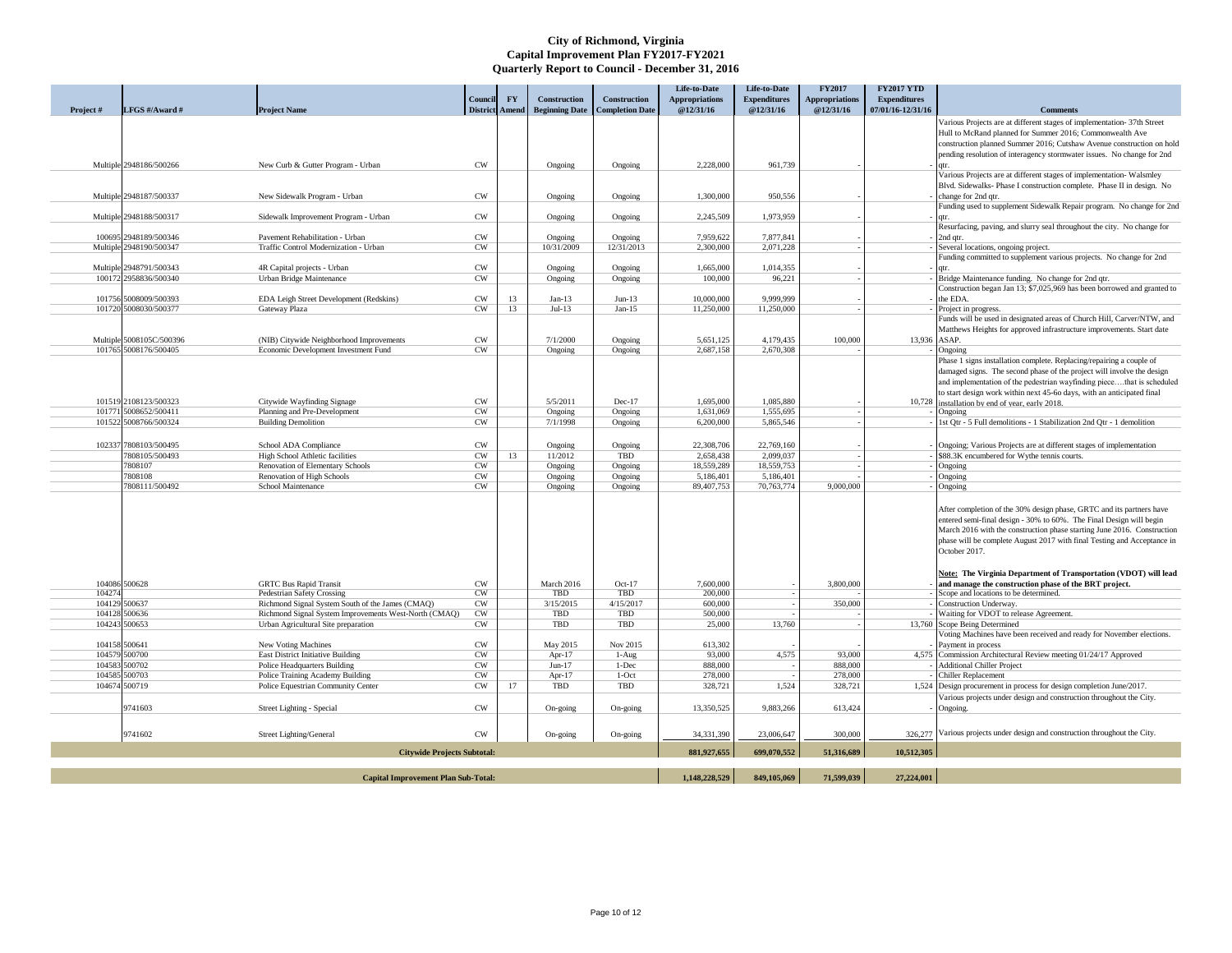|           |                     |                                                                                          | <b>Council</b>         | $\mathbf{F}\mathbf{Y}$ | <b>Construction</b> | Construction                                         | Life-to-Date<br><b>Appropriations</b> | Life-to-Date<br><b>Expenditures</b> | <b>FY2017</b><br><b>Appropriations</b> | <b>FY2017 YTD</b><br><b>Expenditures</b> |                                                                                                                                                    |
|-----------|---------------------|------------------------------------------------------------------------------------------|------------------------|------------------------|---------------------|------------------------------------------------------|---------------------------------------|-------------------------------------|----------------------------------------|------------------------------------------|----------------------------------------------------------------------------------------------------------------------------------------------------|
| Project # | LFGS #/Award #      | <b>Project Name</b>                                                                      |                        |                        |                     | <b>District Amend Beginning Date Completion Date</b> | @12/31/16                             | @12/31/16                           | @12/31/16                              | $07/01/16 - 12/31/16$                    | <b>Comments</b>                                                                                                                                    |
|           | 1402                | <b>Gas Utility New Business</b>                                                          | <b>CW</b>              |                        | Various             | Various                                              | 289,172,207                           | 219,897,523                         | 17,219,000                             | 3,062,129                                |                                                                                                                                                    |
|           | 1403                | <b>Gas Utility System Replacement</b>                                                    | <b>CW</b>              |                        | Various             | Various                                              | 356,420,319                           | 310,432,848                         | 24,264,000                             | 4,191,196                                |                                                                                                                                                    |
|           | 1502                | Water Distribution System Improvements                                                   | <b>CW</b>              |                        | Various             | Various                                              | 205,379,907                           | 157, 112, 545                       | 13,884,000                             | 3,627,799                                |                                                                                                                                                    |
|           | 1503<br>1590        | Water Transmission Main Improvements<br>Water Plant and Pumping Improvements             | <b>CW</b><br><b>CW</b> |                        | Various<br>Various  | Various<br>Various                                   | 126,541,169<br>364,213,175            | 49,200,104<br>205,109,856           | 4,120,000<br>8,505,000                 | 1,003,019<br>1,851,762                   |                                                                                                                                                    |
|           | 1940                | <b>Stormwater Facilities Improvements</b>                                                | <b>CW</b>              |                        | Various             | Various                                              | 48,348,665                            | 23,424,051                          | 8,500,000                              | 876,792                                  |                                                                                                                                                    |
|           | 1701                | <b>Wastewater Treatment</b>                                                              | CW                     |                        | Various             | Various                                              | 221,660,999                           | 152,512,784                         | 23,328,000                             | 2,116,375                                |                                                                                                                                                    |
|           | 1780                | City Floodwall                                                                           | 6                      |                        | Various             | Various                                              | 2,216,000                             |                                     |                                        |                                          |                                                                                                                                                    |
|           | 1760                | <b>Wastewater Sanitary Sewer Upgrades</b>                                                | <b>CW</b>              |                        | Various             | Various                                              | 293,709,574                           | 208,709,704                         | 29,932,000                             | 6,648,588                                |                                                                                                                                                    |
|           | 1750                | <b>Wastewater Combined Sewer Overflow</b>                                                | <b>CW</b>              |                        | Various             | Various                                              | 261, 202, 760                         | 187,292,895                         | 31,700,000                             | 633,147                                  |                                                                                                                                                    |
|           |                     | <b>Public Utilities Total:</b>                                                           |                        |                        |                     |                                                      | 2,168,864,775                         | 1,513,692,310                       | 161,452,000                            | 24,010,807                               |                                                                                                                                                    |
|           |                     | <b>Capital Improvement Plan Total:</b>                                                   |                        |                        |                     |                                                      | 3,317,093,304                         | 2,362,797,379                       | 233,051,039                            | 51,234,808                               |                                                                                                                                                    |
|           |                     |                                                                                          |                        |                        |                     |                                                      |                                       |                                     |                                        |                                          |                                                                                                                                                    |
|           |                     | STORMWATER PROJECT DETAIL                                                                |                        |                        |                     |                                                      |                                       |                                     |                                        |                                          | Unable to acquire necessary easements from affected residents. Project                                                                             |
|           |                     |                                                                                          |                        |                        |                     |                                                      |                                       |                                     |                                        |                                          | placed on hold and removed from active project list. Transferred                                                                                   |
|           |                     |                                                                                          |                        |                        |                     |                                                      |                                       |                                     |                                        |                                          | \$50,0000 appropriation to 5700 Franklin St. & Granite Ave. Drainage                                                                               |
|           | 1940                | 4800 Charmian Road Drainage Improvements                                                 |                        |                        | <b>TBD</b>          | TBD                                                  |                                       |                                     |                                        |                                          | Improvements.                                                                                                                                      |
|           | 1940                | 5700 Franklin St. & Granite Ave. Drainage Improvements                                   |                        |                        | Feb-12              | $Jul-12$                                             | 145,000                               | 144,031                             |                                        |                                          | Project Complete.                                                                                                                                  |
|           | 1940                | 601 St. Christopher's Road & Henri Road Improvements                                     |                        |                        | Winter 2011         | Spring 2012                                          | 360,000                               | 316,668                             |                                        |                                          | St. Christopher's Road Project is complete. Henri Road is complete.                                                                                |
|           |                     | <b>First District Total:</b>                                                             |                        |                        |                     |                                                      | 505,000                               | 460,699                             |                                        |                                          |                                                                                                                                                    |
|           |                     |                                                                                          |                        |                        |                     |                                                      |                                       |                                     |                                        |                                          |                                                                                                                                                    |
|           |                     |                                                                                          |                        |                        |                     |                                                      |                                       |                                     |                                        |                                          | Funds were withdrawn. Project is in the Scoping Phase and has been<br>added to the Stormwater Utility Active projects list and will be prioritized |
|           | 2938158             | 1700 Oakdale & 1900 Maple Shade Drainage                                                 | $\overline{2}$         |                        | <b>TBD</b>          | <b>TBD</b>                                           |                                       |                                     |                                        |                                          | with other Stormwater projects.                                                                                                                    |
|           | 1940                | Monroe Park Drainage Improvements                                                        | $\mathcal{L}$          |                        | TBD                 | TBD                                                  |                                       |                                     |                                        |                                          | Anticipated grant funding was not awarded.                                                                                                         |
|           |                     | <b>Second District Total:</b>                                                            |                        |                        |                     |                                                      |                                       |                                     |                                        |                                          |                                                                                                                                                    |
|           |                     |                                                                                          |                        |                        |                     |                                                      |                                       |                                     |                                        |                                          |                                                                                                                                                    |
|           |                     |                                                                                          |                        |                        |                     |                                                      |                                       |                                     |                                        |                                          | DPU cost share with ACOE is \$150,000 for Design and \$1,084,000 for                                                                               |
|           |                     |                                                                                          |                        |                        |                     |                                                      |                                       |                                     |                                        |                                          | Construction. Awaiting confirmation of design contract. Anticipate                                                                                 |
|           |                     |                                                                                          |                        |                        |                     |                                                      |                                       |                                     |                                        |                                          | expenditure in FY15. This project will be prioritized and funded through                                                                           |
|           | 1940                | Bryan Park Dredging of Ponds                                                             | 3                      | 11                     | <b>TBD</b>          | <b>TBD</b>                                           | 1,239,491                             |                                     |                                        |                                          | SW CIP funds.                                                                                                                                      |
|           |                     | <b>Third District Total:</b>                                                             |                        |                        |                     |                                                      | 1,239,491                             |                                     |                                        |                                          |                                                                                                                                                    |
|           | 1940                | Hathaway & Wallowa Drainage Improvements                                                 |                        | 11                     | Aug- $11$           | $Jan-12$                                             | 554,000                               | 219,928                             |                                        |                                          | Construction complete. Project closed.                                                                                                             |
|           |                     |                                                                                          |                        |                        |                     |                                                      |                                       |                                     |                                        |                                          | This project has been converted to a stream restoration project.                                                                                   |
|           |                     |                                                                                          |                        |                        |                     |                                                      |                                       |                                     |                                        |                                          | Obtaining Easements from residents. Design is 65% complete.                                                                                        |
|           |                     |                                                                                          |                        |                        |                     |                                                      |                                       |                                     |                                        |                                          | Maintenance continues to keep culvert clean; project on hold pending                                                                               |
|           | 1940/500084<br>1940 | Rattlesnake Creek Drainage Improvements<br>Staffordshire Ph. 3 & 4 Drainage Improvements |                        | 11                     | FY 17<br>Aug- $11$  | FY 17<br>$Mar-12$                                    | 222,763<br>991,159                    | 75,412<br>913,309                   |                                        |                                          | identification of scope.<br>Construction complete. Project closed.                                                                                 |
|           |                     | <b>Fourth District Total:</b>                                                            |                        |                        |                     |                                                      | 1,767,922                             | 1,208,649                           |                                        |                                          |                                                                                                                                                    |
|           |                     |                                                                                          |                        |                        |                     |                                                      |                                       |                                     |                                        |                                          |                                                                                                                                                    |
|           | <b>DPR</b>          | Dogwood Dell Drainage Improvements                                                       | -5                     |                        | $Nov-11$            | Spring 2012                                          | 390,000                               | 266,235                             |                                        |                                          | Construction Completed.                                                                                                                            |
|           | 1940                | Pump House Road Drainage Improvements                                                    | 5 <sup>5</sup>         | 11                     | $Jun-11$            | $Dec-11$                                             | 550,000                               | 486,155                             |                                        |                                          | Construction completed.                                                                                                                            |
|           |                     | <b>Fifth District Total:</b>                                                             |                        |                        |                     |                                                      | 940,000                               | 752,390                             |                                        |                                          |                                                                                                                                                    |
|           |                     |                                                                                          |                        |                        |                     |                                                      |                                       |                                     |                                        |                                          |                                                                                                                                                    |
|           | 1940                | 12th Street Green Alley                                                                  | 6                      | 11                     | Winter 2010         | $Jul-12$                                             | 255,322                               | 146,676                             |                                        |                                          | Green Alley Installation is complete.                                                                                                              |
|           | 1940                | 5th Street Green Alley                                                                   | 6                      |                        | N/A                 | N/A                                                  | 200,000                               | 191,326                             |                                        |                                          | Project completed July 2010.                                                                                                                       |
|           |                     | <b>Sixth District Total:</b>                                                             |                        |                        |                     |                                                      | 455,322                               | 338,002                             |                                        |                                          |                                                                                                                                                    |
|           |                     |                                                                                          |                        |                        |                     |                                                      |                                       |                                     |                                        |                                          | Annual Construction Contract to be re-advertised. Assignment pending                                                                               |
|           | 1940                | 31st Street & Marshall Drainage Improvements                                             |                        |                        | <b>TBD</b>          | <b>TBD</b>                                           | 160,000                               | 31,333                              |                                        |                                          | and will be based on available CIP Funds.                                                                                                          |
|           |                     |                                                                                          |                        |                        |                     |                                                      |                                       |                                     |                                        |                                          | Project combined with 1321 N. 32nd St Drainage Improvements. Annual                                                                                |
|           |                     |                                                                                          |                        |                        |                     |                                                      |                                       |                                     |                                        |                                          | Construction Contract to be re-advertised. Assignment pending and will                                                                             |
|           | 1940                | 33rd Street @ R Street Drainage Improvements                                             |                        | 11                     | <b>TBD</b>          | <b>TBD</b>                                           | 250,000                               | 10,000                              |                                        |                                          | be based on available CIP Funds.                                                                                                                   |
|           | 1940                | 411 N. 23rd Street Drainage Improvements                                                 |                        |                        | <b>TBD</b>          | <b>TBD</b>                                           | 75,000                                | 61,733                              |                                        |                                          | Project complete.                                                                                                                                  |
|           |                     | <b>Seventh District Total:</b>                                                           |                        |                        |                     |                                                      | 485,000                               | 103,066                             |                                        |                                          |                                                                                                                                                    |
|           | 1940                | <b>Cheatham Street Drainage Improvements</b>                                             | 8                      | 11                     | Fall 2013           | Winter 2013                                          | 60,000                                | 45,846                              |                                        |                                          | Complete                                                                                                                                           |
|           |                     |                                                                                          |                        |                        |                     |                                                      |                                       |                                     |                                        |                                          |                                                                                                                                                    |